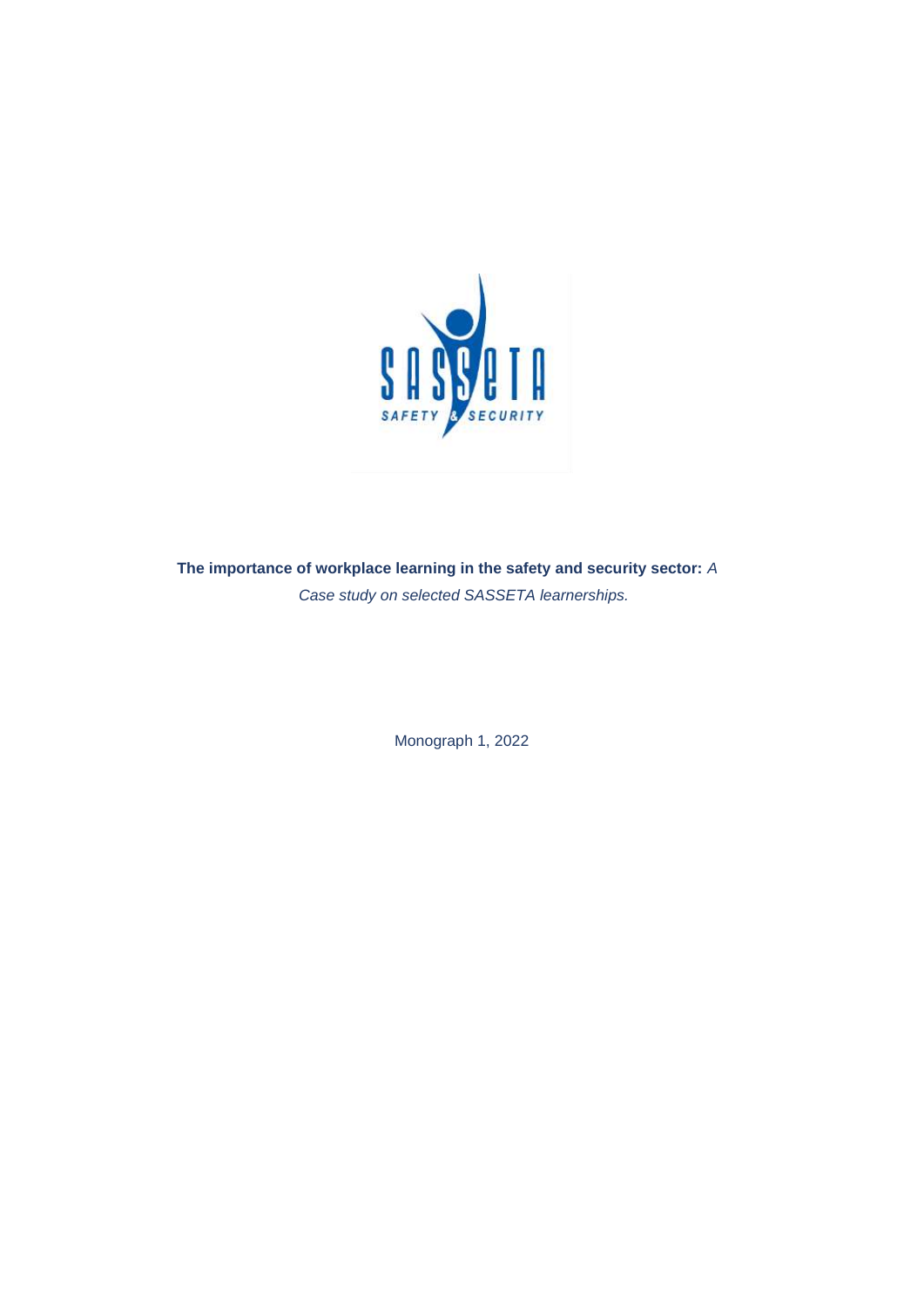**The importance of workplace learning in the safety and security sector:** *A Case study on selected SASSETA learnerships.*

> Prepared by: Ms Brightness Mandisa Mthalane<sup>1</sup> Research Department March 2022

<sup>1</sup> This disclaimer informs readers that the views, thoughts, and opinions expressed in the text belong solely to the author, and not necessarily to the author's employer, organization, committee or other group or individual.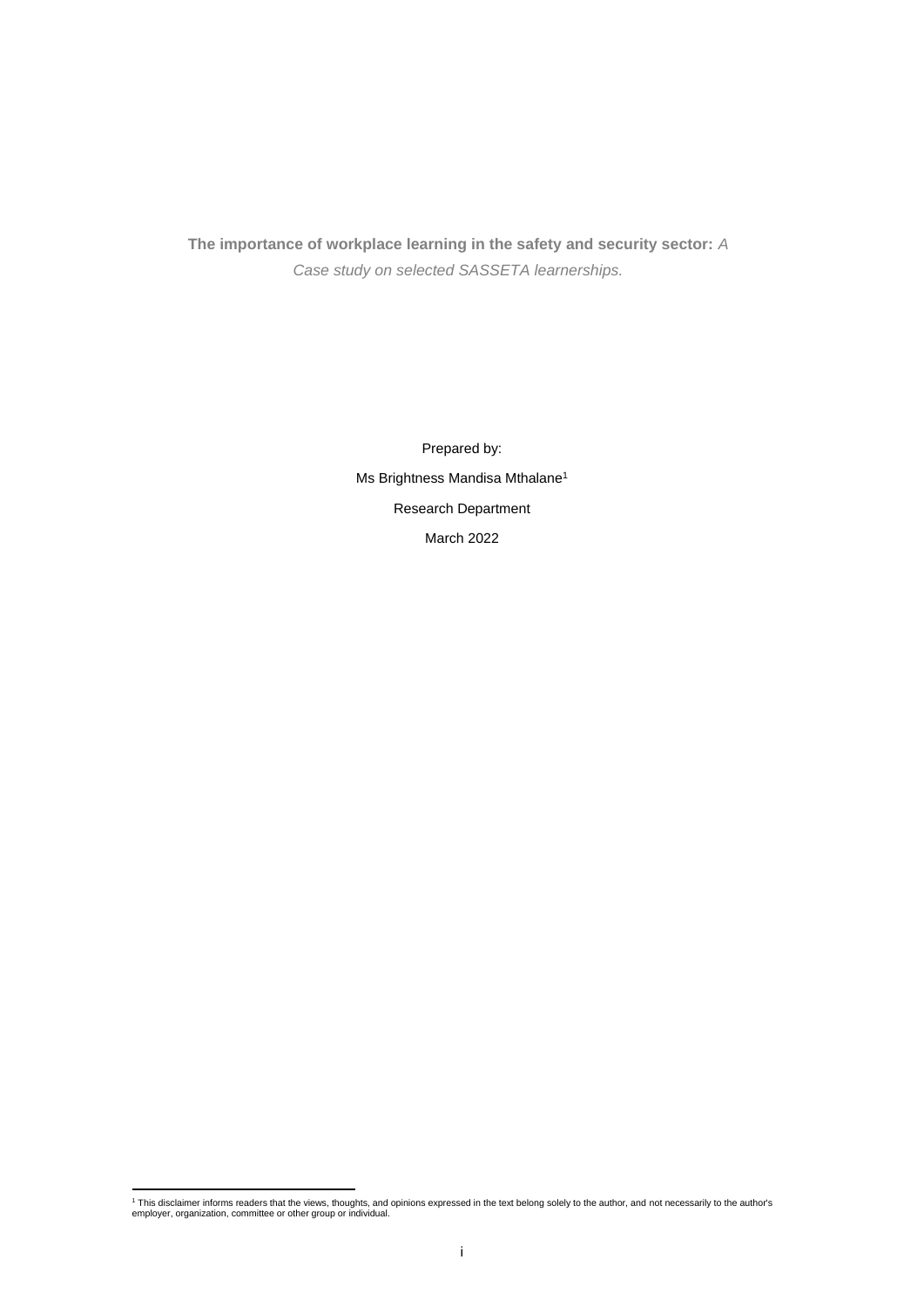| <b>Table of Contents</b> |  |  |  |  |
|--------------------------|--|--|--|--|
|--------------------------|--|--|--|--|

| 1.                                                                                 |  |
|------------------------------------------------------------------------------------|--|
|                                                                                    |  |
| 1.1.                                                                               |  |
| 1.2.                                                                               |  |
|                                                                                    |  |
| 1.3.1.                                                                             |  |
| 1.3.2.                                                                             |  |
| 1.4.                                                                               |  |
| 1.5.                                                                               |  |
|                                                                                    |  |
|                                                                                    |  |
|                                                                                    |  |
|                                                                                    |  |
|                                                                                    |  |
|                                                                                    |  |
|                                                                                    |  |
|                                                                                    |  |
|                                                                                    |  |
|                                                                                    |  |
|                                                                                    |  |
|                                                                                    |  |
| 2.6.2 Lack of communication between the workplace and the education institutions 9 |  |
|                                                                                    |  |
|                                                                                    |  |
|                                                                                    |  |
|                                                                                    |  |
| 3.                                                                                 |  |
|                                                                                    |  |
| 3.1.                                                                               |  |
|                                                                                    |  |
|                                                                                    |  |
|                                                                                    |  |
|                                                                                    |  |
|                                                                                    |  |
|                                                                                    |  |
|                                                                                    |  |
| 4.                                                                                 |  |
|                                                                                    |  |
| 4.1.                                                                               |  |
|                                                                                    |  |
|                                                                                    |  |
|                                                                                    |  |
| 4.5 Skills learners are expected to acquire during this learnership programme.  15 |  |
|                                                                                    |  |
|                                                                                    |  |
|                                                                                    |  |
|                                                                                    |  |
| 4.7 Challenges experienced when implementing learnership programme.  17            |  |
|                                                                                    |  |
|                                                                                    |  |
| 5.                                                                                 |  |
|                                                                                    |  |
| 5.1.                                                                               |  |
|                                                                                    |  |
|                                                                                    |  |
|                                                                                    |  |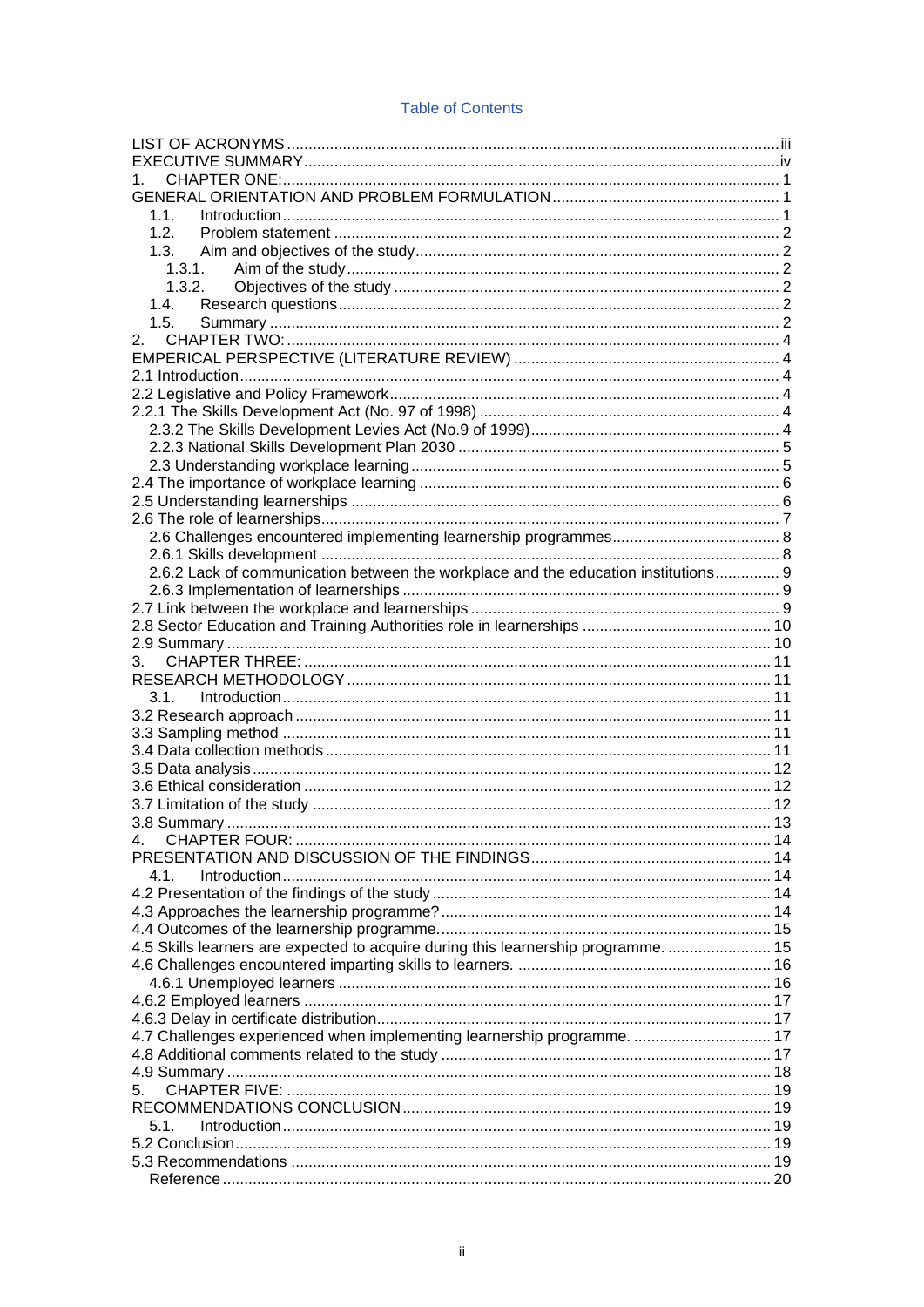# <span id="page-3-0"></span>LIST OF ACRONYMS

| <b>HSRC</b>    | Human Sciences Research Council                             |  |
|----------------|-------------------------------------------------------------|--|
| <b>NQF</b>     | <b>National Qualifications Framework</b>                    |  |
| <b>NSA</b>     | National Skills Act                                         |  |
| <b>NSDP</b>    | National Skills Development Plan                            |  |
| <b>SASSETA</b> | Safety and Security Sector Education and Training Authority |  |
| <b>SDLA</b>    | <b>Skills Development Levies Act</b>                        |  |
| <b>SETA</b>    | Sector Education and Training Authorities                   |  |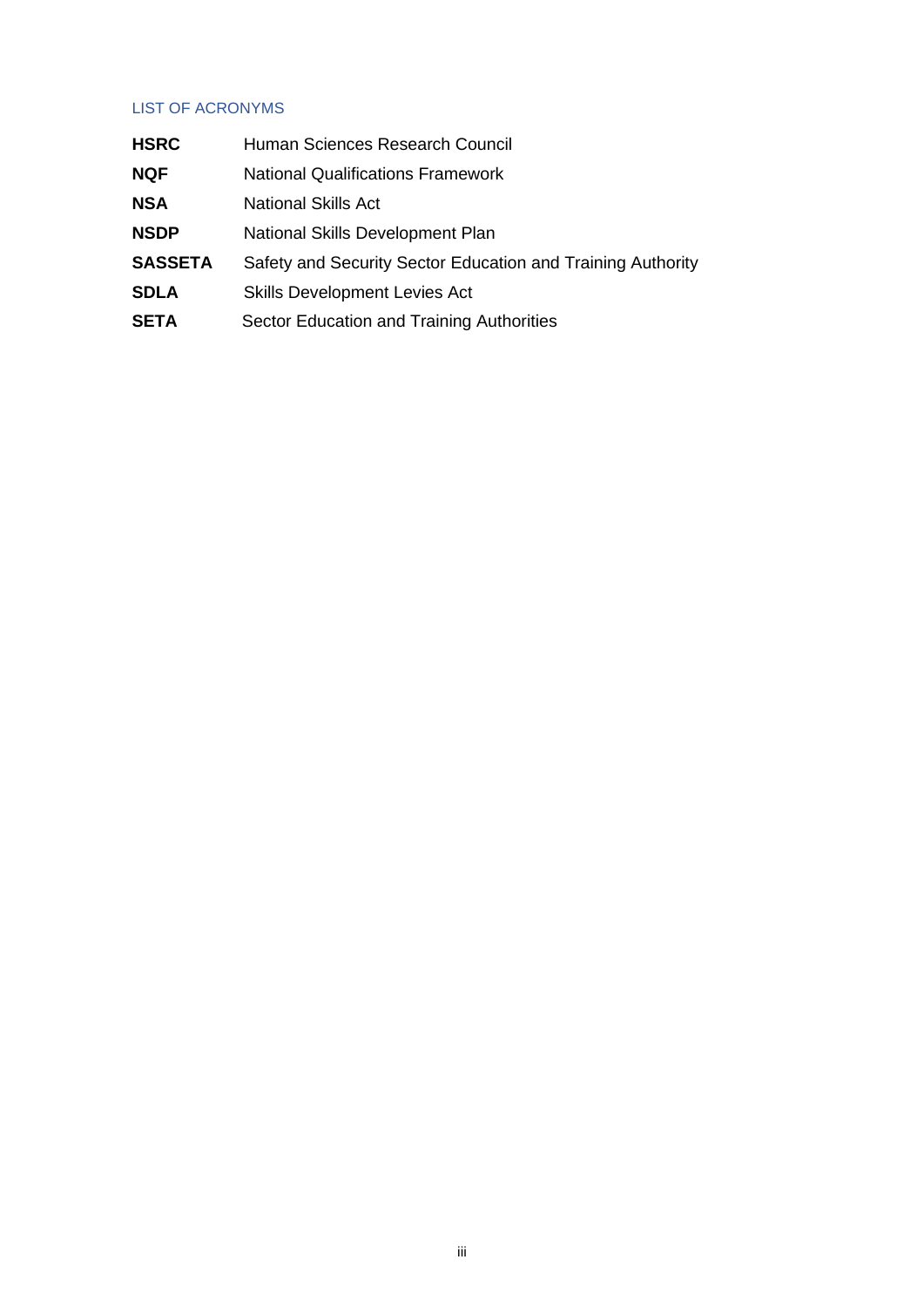### EXECUTIVE SUMMARY

<span id="page-4-0"></span>Learnerships programmes play an essential role between the education system, versus what is needed by the labour market including employers. Learnership programmes contribute to skills development. The following study sought to investigate the importance of workplace learning which entails learnerships within the safety and security sector. Furthermore, it aimed to understand the approaches that employers and obstacles encountered during these programmes.

The research study was based on qualitative research design was found to be the most suitable method to collect data which was essential for the study. Telephonic semi-structured interviews were conducted using the purposive sampling method. Eight employers who implement the SASSETA learnership programmes were interviewed. A thematic content analysis of the relevant document as outlined was conducted.

Findings of the study reveals the set of skills learners need to obtain for the general security practices, paralegal, public administration, occupationally directed education & training plus the national key point learnership. In addition, all employers used the same assessments in their approach when executing learnership programmes. Their approach consisted of theoretical and practical assessments. Results show that employers experienced challenges learners dropping out, learners possessing poor communication skills, inability to learn new things, employed learners missing their lessons and issuing of certificates being delayed by SASSETA.

Based on the findings of the study, recommendations are made SASSETA should monitor these learnership programmes and start preparing certificates as soon as learners complete, mentoring of the learnership more closely, the introduction of induction programme for learners and suggestion for training interventions need to be carried out to improve the soft skills, basic writing and reading skills.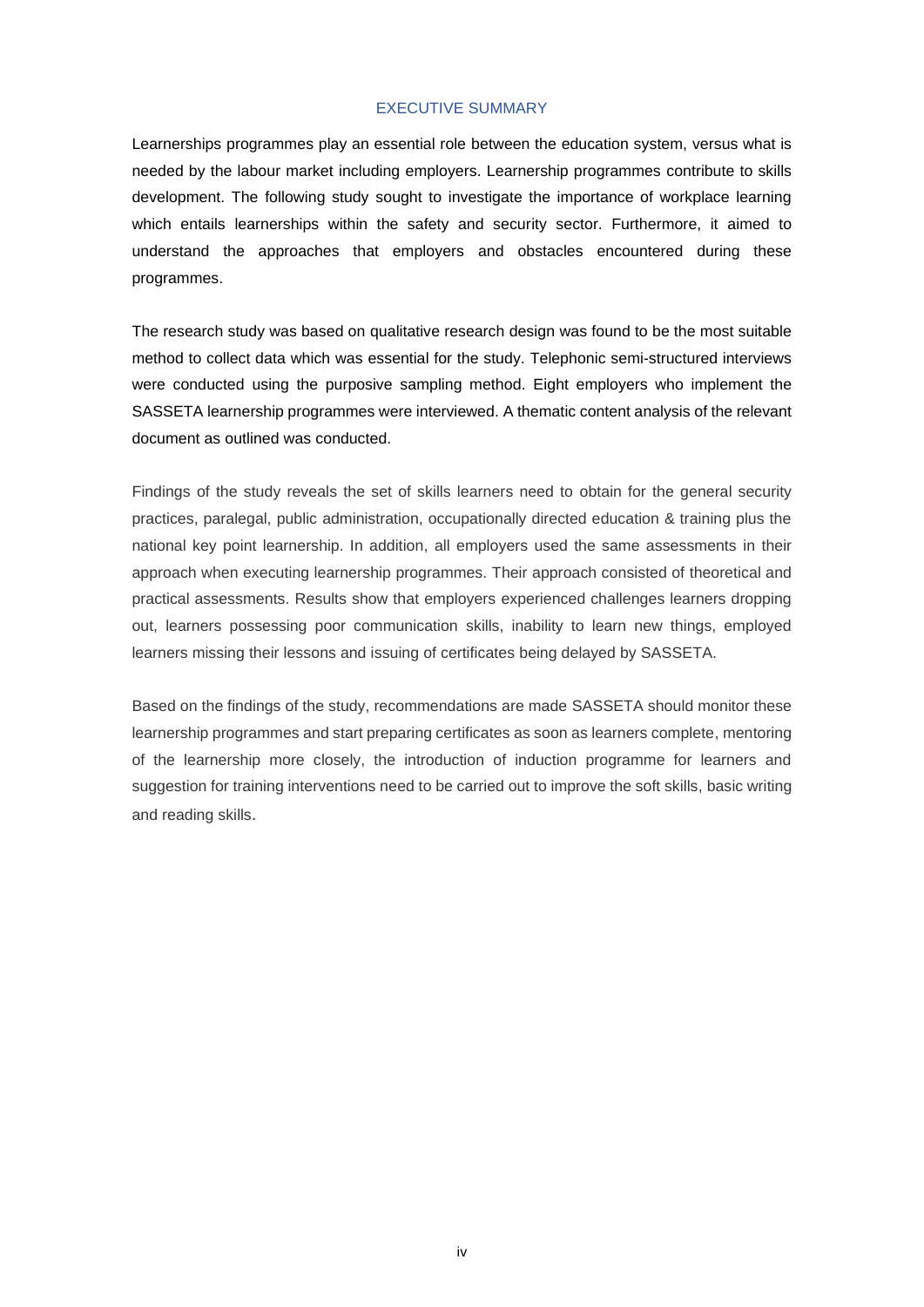## 1. CHAPTER ONE:

## GENERAL ORIENTATION AND PROBLEM FORMULATION

### <span id="page-5-2"></span><span id="page-5-1"></span><span id="page-5-0"></span>1.1. Introduction

Scares and critical skills remain one of the challenges of the 21st century in South Africa.<sup>2</sup>. Workplace learning is designed to enhance skills and better prepare students for the world of work<sup>3</sup>. Workplace learning programs allow students to participate in a variety of programs designed to expose them to a realistic world of work, as well as provide them a wealth of knowledge in career development<sup>4</sup>.

Skills cross sectors such as customer handling, problem solving, team-working, and communication, critical thinking, leadership, and management are key to learners' development<sup>5</sup> . Sector Education and Training Authorities (SETAs) facilitates skills development and of workplace learning interventions driven by the National Skills Development Plan (NSDP), consisting of learnerships amongst others<sup>6</sup>. Outcome 4.2 in the NSDP highlights the importance of linking education and the workplace. The NSDP recognises the importance of workplace-based learning in achieving the policy objectives of the post school education and training system<sup>7</sup>. Furthermore, the placements of graduates in the labour market to address occupations in high demand and priority occupations<sup>8</sup>.

Learnerships have become avenue to address unemployment by providing theoretical education as well as practical experience that should ideally improve employability<sup>9</sup>. The long-term objective of the learnerships is to create opportunities for the learners to acquire practical skills and facilitate the employability of the learners upon completion of the programme<sup>10.</sup> These interventions promote more effective relationships between education and training programmes and skills development for the labour market.

8 Ibid

9 Maririmba, P., 2018. Legislative backing of the SETA learnership contracts: a myth or reality (Doctoral dissertation, University of Pretoria). <sup>10</sup> Mathenjwa, I.L., 2011. An evaluation of the implementation of the learnership programme within the Public Service Commission (Doctoral dissertation,<br>Stellenbosch: University of Stellenbosch).

<sup>2</sup> Ndlovu, T.P. and Mofokeng, N.E.M., 2018. The value of workplace learning in attaining discipline-specific skills for ecotourism employment. *African Journal of* 

*Hospitality, Tourism and Leisure, 7*(4), pp.1-13.<br><sup>3</sup> Ndlovu, T.P. and Mofokeng, N.E.M., 2018. The value of workplace learning in attaining discipline-specific skills for ecotourism employment. *African Journal of*<br>*Hospi* 

ישורי האיישר או האפרישטישה בי האיישרי של האפרישטישה וא היישר של הייסטישה ומשפח המונה אותה אותה אותה אותה אותה<br>ב- Learning, 20(3), pp:257-271.<br>ה- Mabiza, J., Mahlalela, P. and Mbohwa, C., 2017. Reducing unemployment rate i

<sup>(</sup>GIP). In *Proceedings of the International MultiConference of Engineers and Computer Scientists* (Vol. 2, pp. 15-17).<br><sup>6</sup> Moganedi, J. and Sithole, S.L., 2020. An evaluation of the National Skills Development Act No. 97 o

Alternative (IPADA).<br><sup>7</sup> Department of Higher Education and Training, 2019. National Skills Development Plan, 2030.

[https://www.gov.za/sites/default/files/gcis\\_document/201903/42290gon375.pdf](https://www.gov.za/sites/default/files/gcis_document/201903/42290gon375.pdf)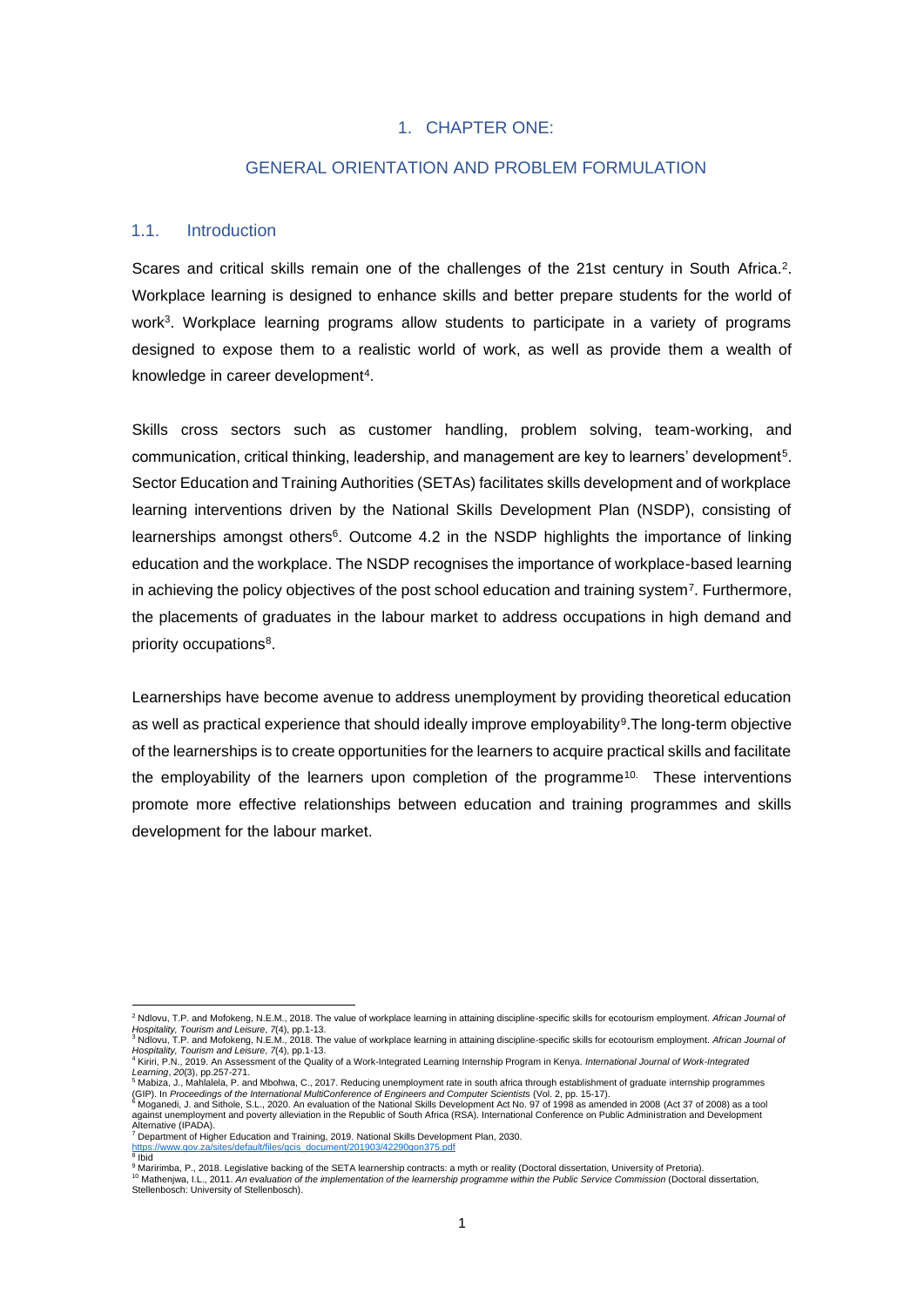## <span id="page-6-0"></span>1.2. Problem statement

The problem identified is that workplace learning opportunities, are not effectively governed, and supervised, pose risks for assuring the quality of student standards of practice<sup>11</sup>. The following study aims to investigate the importance regarding workplace learning intervention looking at learnership programmes.

# <span id="page-6-1"></span>1.3. Aim and objectives of the study

# <span id="page-6-2"></span>1.3.1. Aim of the study

The aim of this study is to discover the importance of workplace learning (learnership). Furthermore, investigate the challenges of workplace learning in the safety and security sector.

# <span id="page-6-3"></span>1.3.2. Objectives of the study

This study seeks to:

- Understand the employer's approach in implementing workplace learning in the safety and security sector.
- Investigate the challenges encountered in workplace learning within the safety and security sector.

# <span id="page-6-4"></span>1.4. Research questions

The study will ask the following research questions:

- i. What are the employers' approach in implementing workplace learning in the safety and security sector?
- ii. What are the challenges in workplace learning within the safety and security sector?

## <span id="page-6-5"></span>1.5. Summary

Chapter one: Orientation, overview and problem formation. This chapter consists of the introduction and background to the study. It includes also includes the statement of the problem research objectives and questions. Chapter two: Literature review. This chapter presents an indepth and comprehensive literature review on the subject area on workplace learning and learnership. This chapter further focuses on the theory of learnership training in relation to skills development forms the basis for understanding the effectiveness of learnership programmes and what hinders how they are executed. In addition, look into the theoretical framework of skills development in South Africa.

<sup>&</sup>lt;sup>11</sup> Henderson, A. and Trede, F., 2017. Strengthening Attainment of Student Learning Outcomes during Work-Integrated Learning: A Collaborative Governance<br>Framework across Academia, Industry and Students. *Asia-Pacific Jour*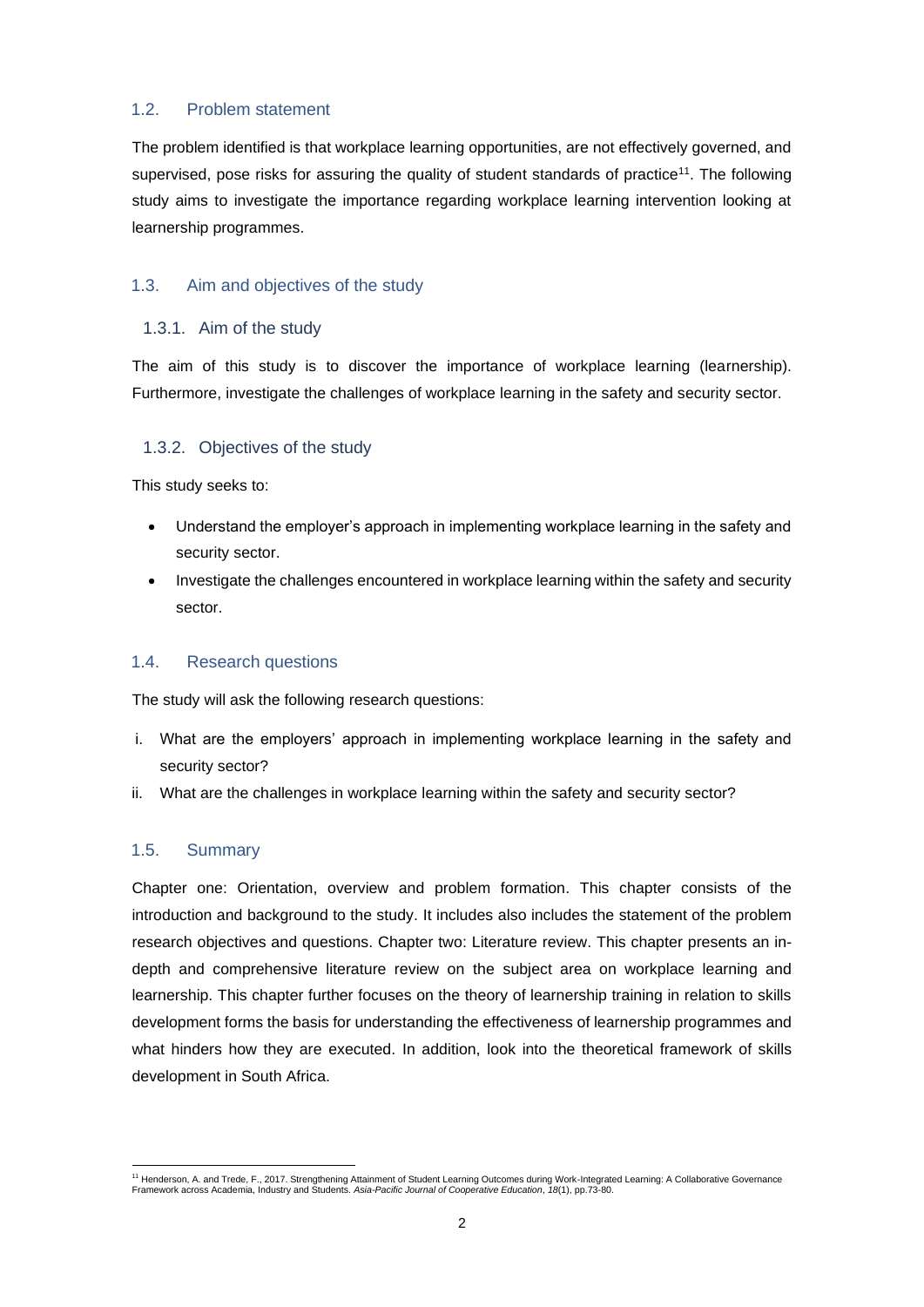Chapter three: Research methodology, this chapter details the research design and methodology of the study. It includes detail of the purposive sampling method and collection of data and a plan for organising and analysing the data. Chapter three presents limitations the researcher encountered during the study.

Chapter four: Presentation and discussion of the findings. Chapter four focuses on the analysis and interpretation of data. The main findings of the study are presented and summarised in this chapter. Chapter five: Recommendations and Conclusion, this last chapter of the study presents recommendations and conclusions based on the findings and propose future research.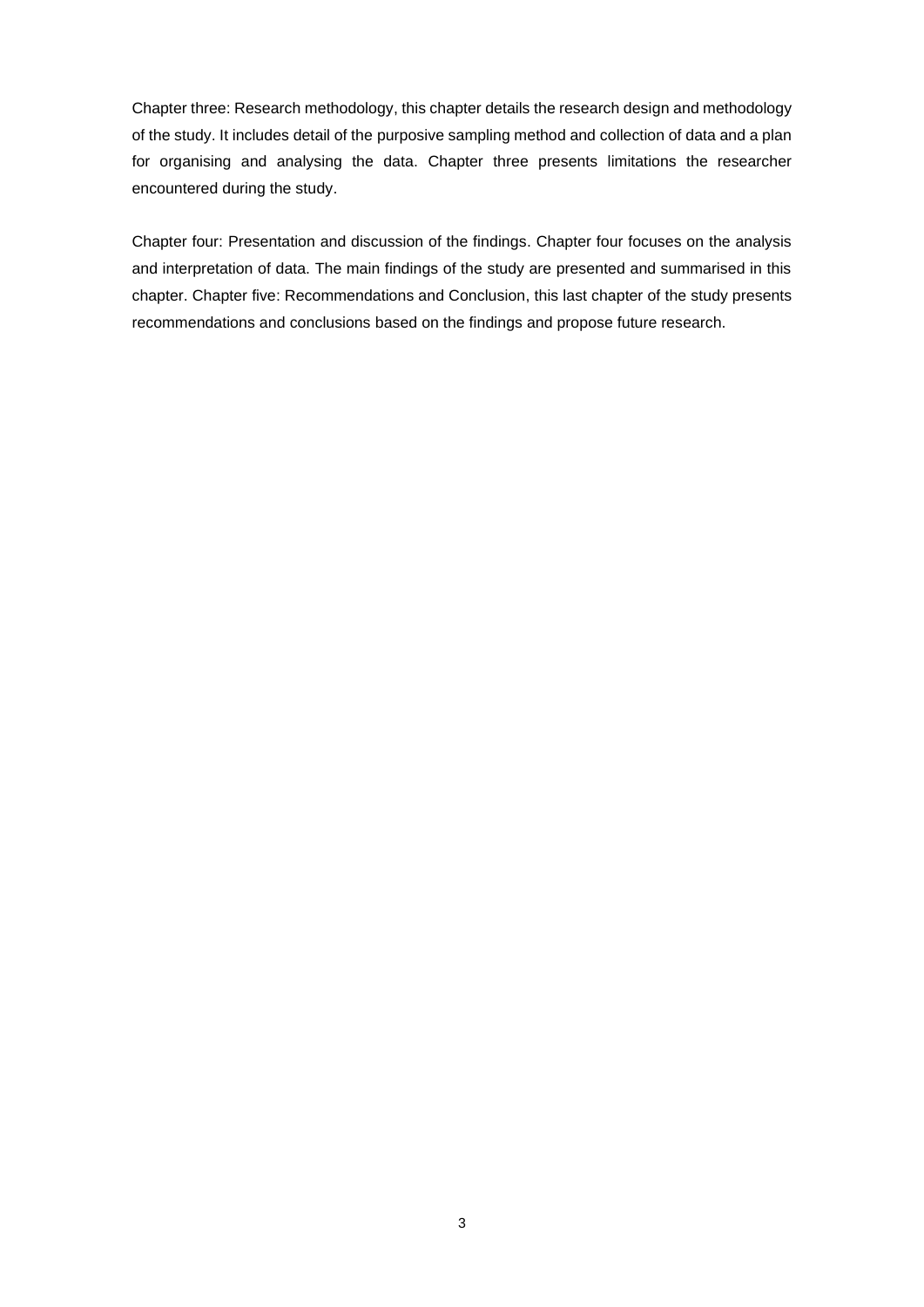# 2. CHAPTER TWO:

## EMPERICAL PERSPECTIVE (LITERATURE REVIEW)

## <span id="page-8-2"></span><span id="page-8-1"></span><span id="page-8-0"></span>2.1 Introduction

The following literature review consists of the legislative and policy framework. It entails an understanding of workplace learning and a learnership programme. Furthermore, this chapter presents the importance of workplace learning and learnerships including challenges experienced in learnership programmes.

## <span id="page-8-3"></span>2.2 Legislative and Policy Framework

An effective legislative and policy framework for skills development programmes. This chapter is an overview of the legislative framework that regulates the implementation of learnerships.

## <span id="page-8-4"></span>2.2.1 The Skills Development Act (No. 97 of 1998)

The Skills Development Act of 1998 is a vehicle for addressing high unemployment rates, scarce and critical skills in South Africa. In the context of learnerships, the Skills Development Act of 1998 is aimed at providing workplace learning formalised by an accredited education and training provider<sup>12</sup>.

The Act articulate the intention to provide an institutional framework to formulate and implement national, sector, and workplace strategies to develop and improve the skills of the South African workforce by empowering, up-skilling, and re-skilling new entrants into the labour market<sup>13</sup>. By including learnerships, the SDA assists in skills development by allowing learners who participate gain both the skills and the experience that would allow them to be absorbed into the labour market.

## <span id="page-8-5"></span>2.3.2 The Skills Development Levies Act (No.9 of 1999)

A levy payment system is used to fund skills development programmes. The Skills Development Levies Act (SDLA) governs the levy to be paid by employers and claim a portion for training. The levy grant system in South Africa is managed by the National Skills Authority (NSA), which is the primary source of funding for skills development in South Africa, via the SETA's<sup>14</sup>.

SETAs play a role in evaluating workplace skills plans, as well as registering learnerships including managing and administering the grants received through the skills development levy<sup>15</sup>. The overall aim of the SDLA is to ensure that the skills of South African citizens are improved.

<sup>12</sup> Mudau, L.A., 2019. *An assessment of the skills development monitoring and evaluation strategies at the selected organisations of SANParks in the northern region* (Doctoral dissertation).

<sup>13</sup> Jacobs, A., 2020. An exploratory case study in a rural municipality in the western cape: Local government skills development.

 $14$  Ibid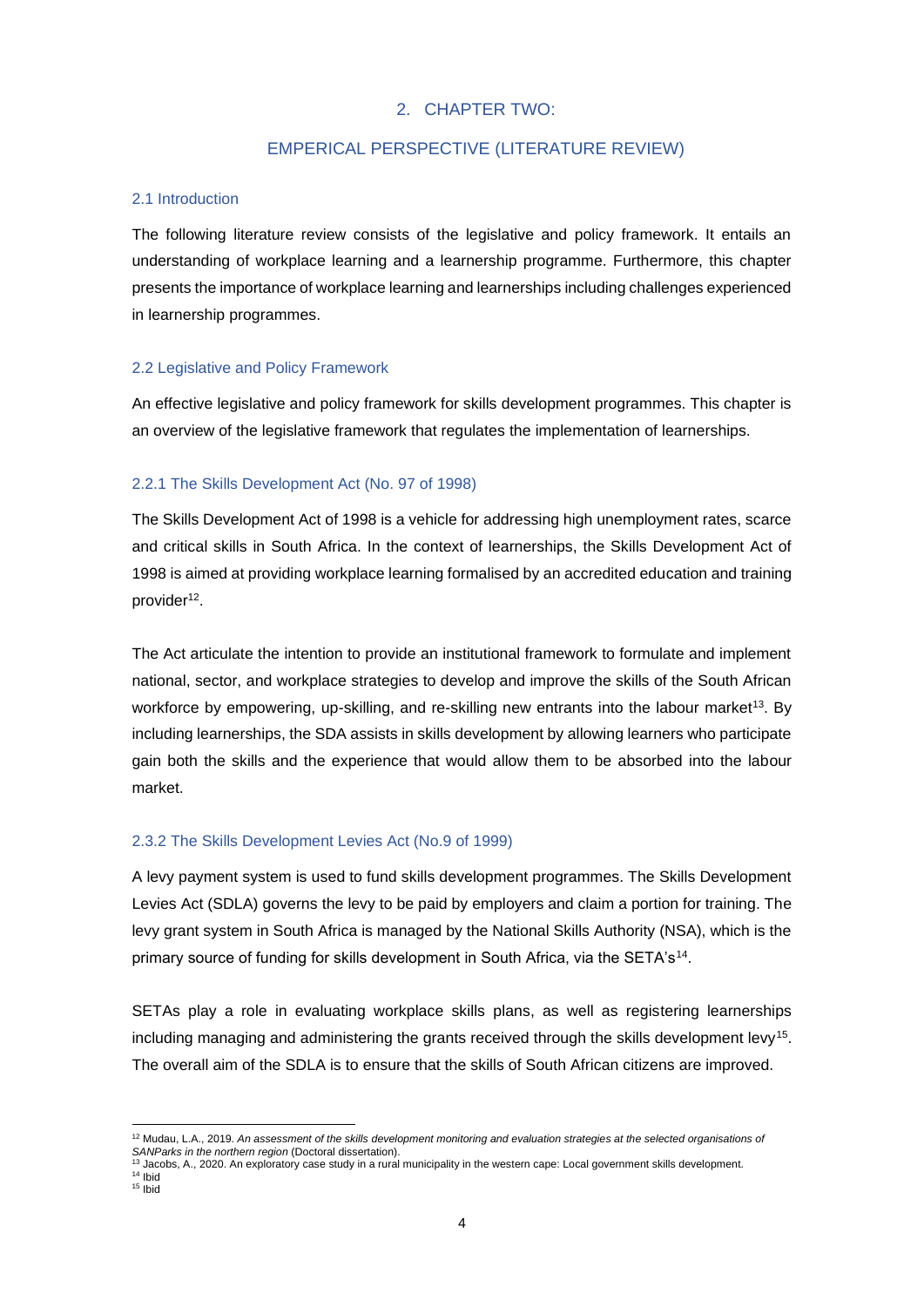#### <span id="page-9-0"></span>2.2.3 National Skills Development Plan 2030

The National Skills Development Plan (NSDP) 2030 seeks to ensure that South Africa has adequate, appropriate, and high-quality skills that contribute towards economic growth, employment creation and social development<sup>16</sup>. There should be an investment in skills development to achieve the vision set in the NSDP of an educated, skilled, and capable workforce for South Africa to address economic growth and unemployment<sup>17</sup>.

Outcome 2 in the NSDP aims to link education and training as well as the workplace since it recognises the importance of workplace-based learning in achieving the policy objectives of the post school education and training system<sup>18</sup>. In relation to the Learnership Programme, this policy framework highlights the importance of providing quality training in the workplace to ensure an opportunity to acquire the skills needed to enter the workforce.

### <span id="page-9-1"></span>2.3 Understanding workplace learning

Vocationally oriented programs have been praised for their success in easing school-to-work transitions. Workplace learning is an important dimension of vocationally oriented programs, along with a strong specialisation and a stronger focus on specific instead of general skills. Workplace learning stems from the field of educational research which focuses on the improvement of conditions and practices of learning and instruction in work settings<sup>19</sup> .

Workplace learning as mentioned combines academic learning with practical work experience. The combination of the two enhances the capacity of students and grooms them to be more productive and innovative within their work environments. University students stated that their university studies provided a general although limited, basis for workplace learning. On the other hand, employers stated that theoretical education as an important source of competence for giving employees basic knowledge from the area in which they are working<sup>20</sup>.

However, students face challenges in applying what they have learnt from college to workplace. Universities of technology are obliged to establish strategies for improving students' workplace learning<sup>21</sup>. This strategy is used to improve workplace learning to be significant in order to assist students when they go for placement in various work environments<sup>22</sup>. Part of the workplace experience should include appropriate assessment of learners to evaluate and ensure that learners are competent and are able to perform the specific tasks and skills that are acquired.

<sup>16</sup> Department of Higher Education and Training., 2019. National Skills Development Plan 2030. Available at: [https://www.gov.za/sites/default/files/gcis\\_document/201903/42290gon375.pdf](https://www.gov.za/sites/default/files/gcis_document/201903/42290gon375.pdf)

<sup>17</sup> Ibid

<sup>18</sup> Ibid

<sup>19</sup> Hordern, J., 2018. Knowledge, practice, and workplace learning. *Handbook of Vocational Education and Training. Online: Springer*. <sup>20</sup> Dandira, T., Maphosa, C. and Nsubuga, Y., 2017. Students' workplace learning experiences: How do Clothing Fashion Design

Students Apply Knowledge and Skills Gained at University to the Workplace. *Journal of Hospitality, Tourism and Leisure*, *6*(1). <sup>21</sup> Mudau, L.A., 2019. *An assessment of the skills development monitoring and evaluation strategies at the selected organisations of SANParks in the northern region* (Doctoral dissertation).

 $^{22}$  Dandira, T., Maphosa, C. and Nsubuga, Y., 2017. Students' workplace learning experiences: How do Clothing Fashion Design Students Apply Knowledge and Skills Gained at University to the Workplace. *Journal of Hospitality, Tourism and Leisure*, *6*(1).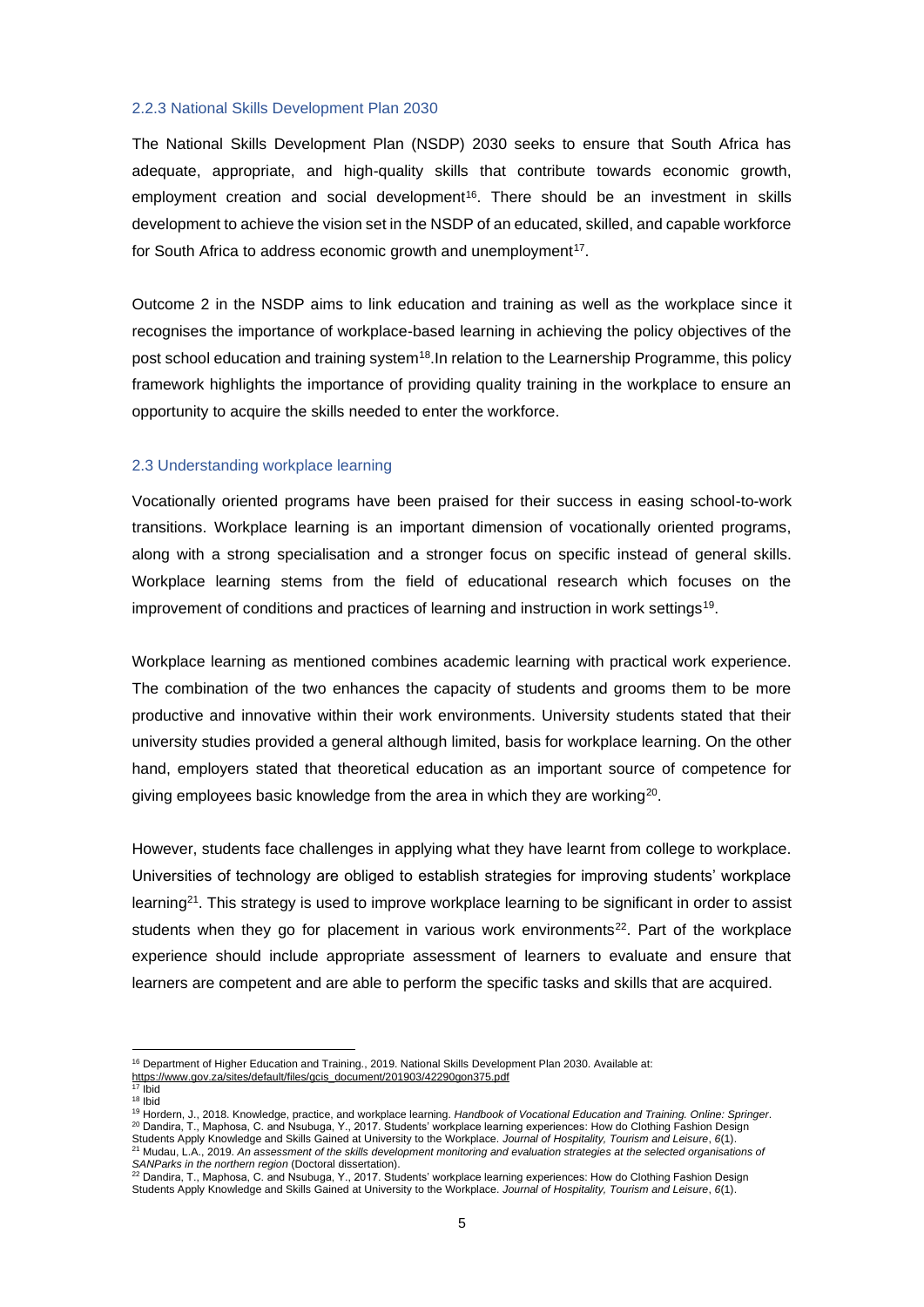### <span id="page-10-0"></span>2.4 The importance of workplace learning

The demands of the complex and changing economy, characterized by complex technologies, general rise in skills requirements of jobs also necessitates the need for innovativeness and improved level of applied competence. A skilled workforce is essential for the growth of a country's economy and training therefore becomes increasingly important. Workplace learning improves the employability of graduates by providing practical experiences related to the learners' courses, as well as facilitating the transition from college to the workplace.

Workplace learning programmes allow students to participate in a variety of programs designed to expose them to a realistic world of work, as well as provide them a wealth of knowledge in career development<sup>23</sup>. Skills development supports the approach that South Africa needs to recognize the importance of integrating education, training, and skills development as a way of creating an enabling environment for the country to develop workplace competence and stimulate growth for the country<sup>24</sup>.

## <span id="page-10-1"></span>2.5 Understanding learnerships

A learnership is described as a work-based learning combined with education and training (theory and work experience) to obtaining a qualification. In addition, a learnership must be a qualification registered by the South African Qualifications Authority (SAQA) and the National Qualifications Framework (NQF). Learners participating in a learnership programme attend classes at a college or training centre to complete classroom-based learning then complete on-the-job training in a workplace. The purpose of this study is to explore the approaches used when implementing learnership programmes in the workplace.

Characteristics of a Learnership Programme<sup>25</sup>:

- The programme is driven by demand.
- It caters for any profession in which on-the-job learning opportunities are viable.
- The programme targets a wide group of learners covering all sectors and professions.
- The programme combines theoretical learning and skills training both during learning and assessment.
- The focus of the programme prepares the learners to obtain a qualification, skills and competencies for future profession.
- The programme culminates into a recognised qualification made of 120 credits achievable within a period of 12 months.

<sup>23</sup> Kiriri, P.N., 2019. An Assessment of the Quality of a Work-Integrated Learning Internship Program in Kenya. *International Journal of Work-Integrated Learning*, *20*(3), pp.257-271.

<sup>24</sup> Aigbavboa, C., Oke Ayodeji, E. and Mokasha Mpho, D., 2016. Implementation of skill development act in the South African

construction industry. Available at: <u>http://www.socioeconomica.info/xmlui/handle/11171/212</u><br><sup>25</sup> Mathenjwa, I.L., 2011. *An evaluation of the implementation of the learnership programme within the Public Service*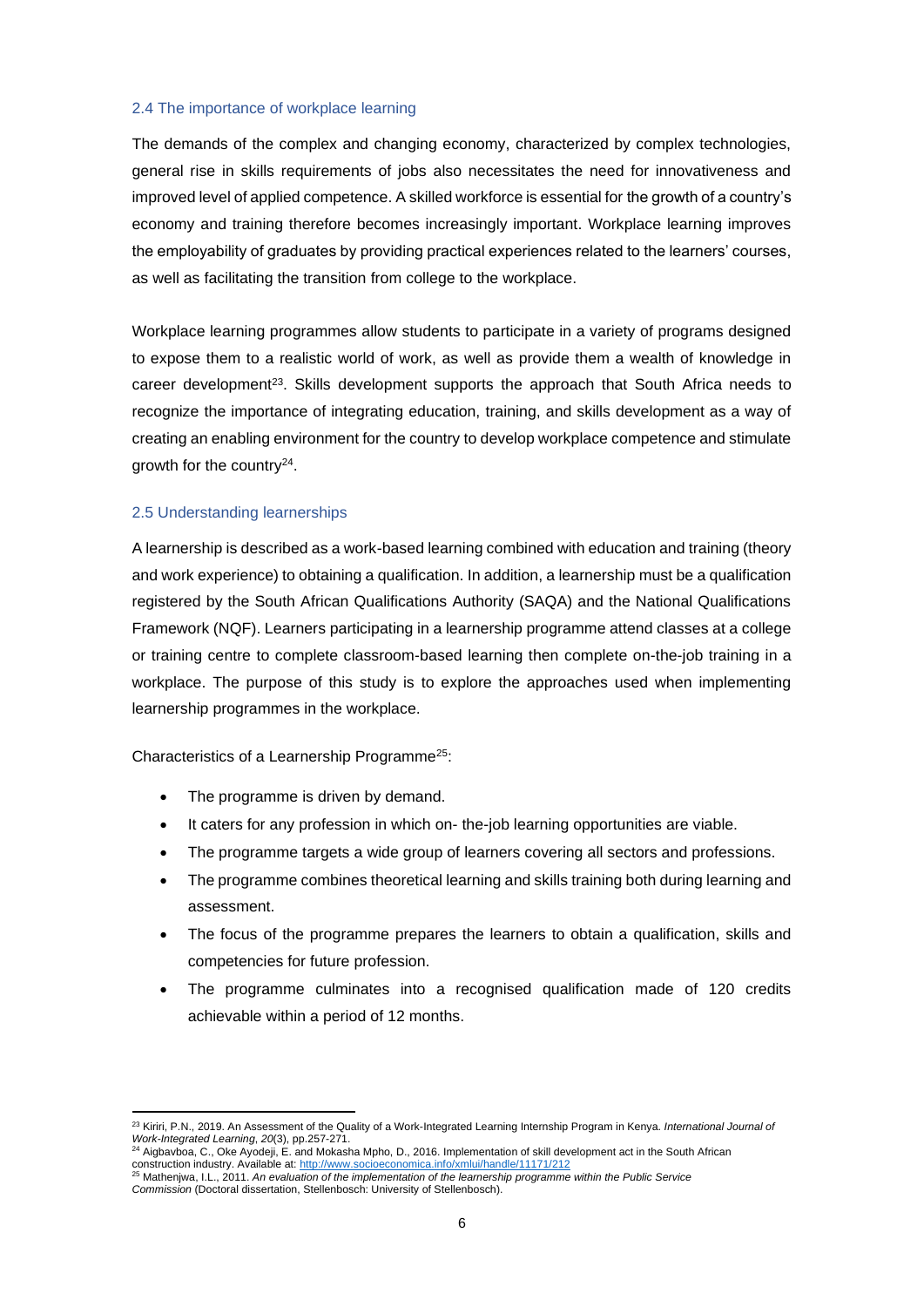Two types of learnerships can be distinguished<sup>26</sup>:

- Employed learners: term is used for full time internal employees employed at a company while being placed on a learnership, and
- Unemployed learners: term represents unemployed individuals who are employed for the period and the purpose of the learnership.

Learnerships are aimed at equipping both the employed and unemployed with the skills and knowledge required to perform their duties. The learnership system caters for 44, 000 to 55, 000 learners per year and the governments targets set to enrol both employed and unemployed participants have consistently been met and surpassed over the years.<sup>27</sup>

Learners do not pay anything to participate in learnerships but receive an allowance to cover the costs of transportation, meals and for attending the training and work experience sessions $^{28}$ . A formal agreement must be signed by the three main parties involved in its implementation which are the training institution, the employer, and the learner<sup>29</sup>. This implies that learners are enrolled for theoretical learning with a training provider and with an employer for practical training.

### <span id="page-11-0"></span>2.6 The role of learnerships

learnerships are learning programmes established and are administered by SETAs and which demand the collaboration and cooperation of government in the form of the Department of Labour, employers and training providers<sup>30</sup>. The Learnership Programme was designed to address the gaps that exist in the provision of education and training with the aim of responding to the needs and demands of the labour market<sup>31</sup>.

The learnership system fosters skills development and employment in the formal economy. There has been a debate as to whether the priority for the system should be to function as a demand to fill the need for critical and scarce skills, or as an employment-creation mechanism, and it is possible to do both effectively<sup>32</sup>.

It is argued that a learnership should be designed in such a way that it meets the needs of the learner to attain the specific skills. learnerships should not only be on enhancing the skills of a learner through training, but that the learnership should provide skills that are also essential to the economy. However, the transition from education and training to the labour market a serious

<sup>26</sup> Mbonambi, D., 2014. *The effectiveness of leadership programes in promoting skills development* (Doctoral dissertation).

<sup>27</sup> Dlamini, Z.F.S., 2020. *An exploration of the youth unemployment challenge within the Umgungundlovu District Municipality* (Doctoral dissertation). <sup>28</sup> Zwane, F.N., Du Plessis, E. and Slabbert, E., 2017. Learners' and employers' perceptions of vocational training in the South African

tourism industry. *African Journal for Physical Activity and Health Sciences*<br><sup>29</sup> Kiriri, P.N., 2019. An Assessment of the Quality of a Work-Integrated Learning Internship Program in Kenya. *International Journal of* 

*Work-Integrated Learning*, *20*(3), pp.257-271.  $30$  Ibid

<sup>31</sup> Mathenjwa, I.L., 2011. *An evaluation of the implementation of the learnership programme within the Public Service*

*Commission* (Doctoral dissertation, Stellenbosch: University of Stellenbosch). <sup>32</sup> Hampson, V., Best, P. and Kavanagh, M., 2012. Is the community better off? An assessment of outcomes based performance management. *The Business Review, Cambridge*, *19*(2), pp.43-50.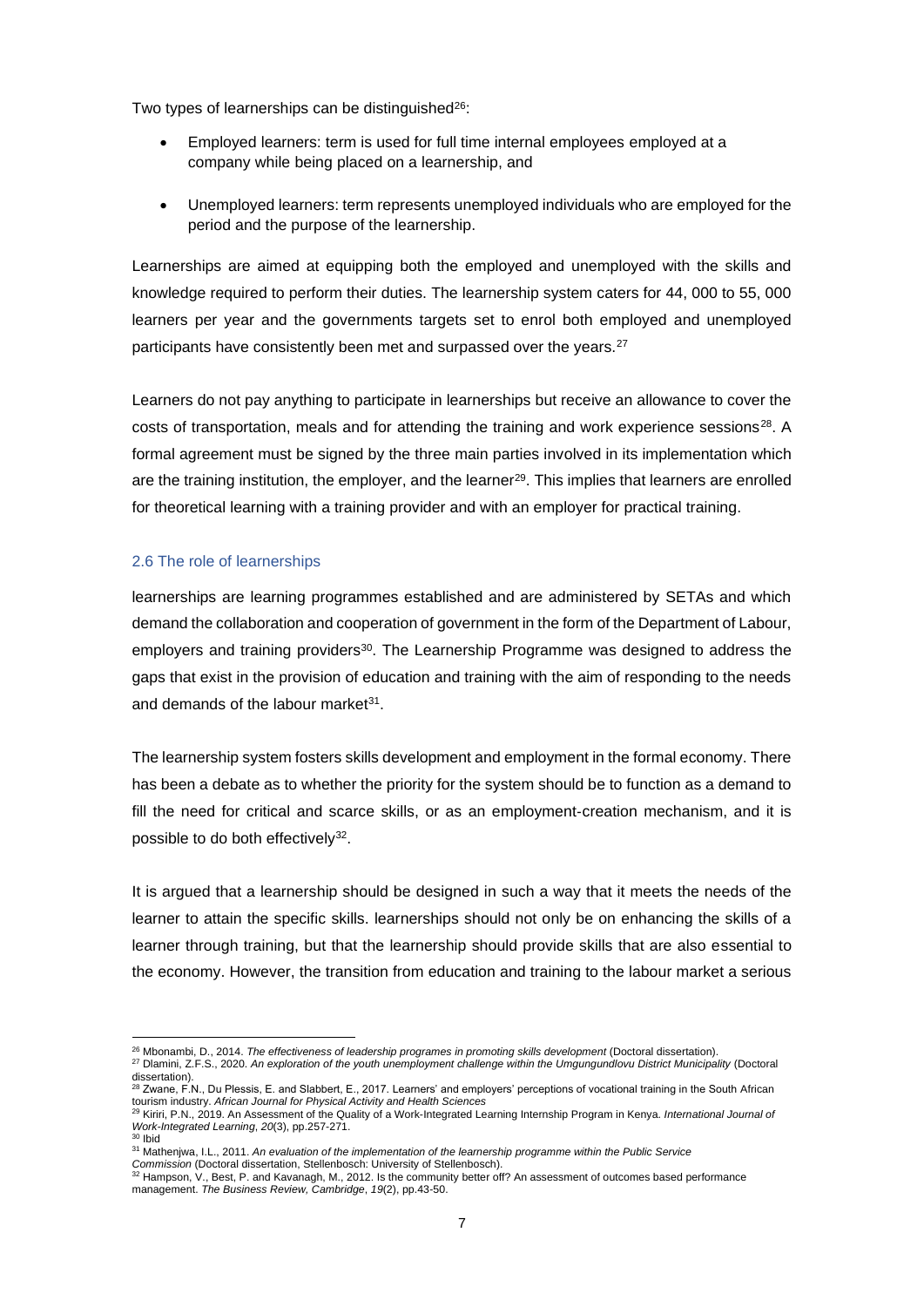policy concern in several countries<sup>33</sup>. Learnerships are important in that they are meant to be suitably flexible to changing needs. outcomes and practical use of skills that have been taught.

Implementing learnerships is beneficial because it helps in the production of a better-skilled workforce. Skilled learners can contribute to the economic growth and the development of the country. The Human Sciences Research Council (HSRC) learnerships study found that learners who completed their learnership programme reported enhancement of skills levels, particularly soft skills such as teamwork and confidence<sup>34</sup>. In addition, findings confirmed that completion of a learnership was a strong indicator of employment as a successful impact<sup>35</sup>.

Communication skills is another common skill acquired in learnership programmes. Learners doing a road construction learnership, fire and rescue operation learnership, horticulture, disaster management, human resources management support, or local economic development, learners expressed that they could now appreciate different methods of communication in the workplace<sup>36</sup>.

Learnerships also help increase the pool of skilled employees who can be retained at the respective institution after the learnership. This increase in the number of learners has a positive effect on institutions because a better-skilled and qualified workforce<sup>37</sup>. This allows the employer to attain a learner to meet the needs of the education sector and for the learner to gain the training opportunities. The main motive of enrolling in a learnership programme is to improve skills, gain work experience and a formal qualification.

### <span id="page-12-0"></span>2.6 Challenges encountered implementing learnership programmes

#### <span id="page-12-1"></span>2.6.1 Skills development

Skills mismatch can cause long delays in the availability of occupationally directed qualifications, lack of articulation and progress as well as limited range of training programmes being offered<sup>38</sup>. High-level performance of an employee is determined when their skills such as effective communication or problem solving are developed in a lengthy process of practice, in demanding and realistic situations <sup>39</sup>.

Skilled people in the workplace are acquired through practice and exposure to complex tasks which enhances the learners' problem-solving skills, and that learners develop cognitive and

<sup>33</sup> Wildschut, A, Kruss, G., Visser, M., Meyer, T., & Tele, A. (2017). Institutionalising Tracer Studies to Assess the Impact of Workplacebased Training: Reflections on Feasibility  $34$  Ibid

 $35$  Ibid

<sup>36</sup> Kanyane, M., Pophiwa, N., Wentzel, M., Mdlongwa, T., Zikhali, T., Raseala, P., Radebe, T. and Ngungu, M., 2017. A review of the implementation and impact of learning interventions in the local government sector: focus on learnerships, internships, skills programmes, work-integrated learning, apprenticeships, bursaries, adult education and training. <https://repository.hsrc.ac.za/bitstream/handle/20.500.11910/11680/10184.pdf?sequence=1&isAllowed=y>

<sup>37</sup> Mohlamme, L.J., 2019. *Perceptions of Learnerships and Internships as Tools for Skills Development of Youths in the Sedibeng District Municipality, Gauteng*. University of Johannesburg (South Africa).

<sup>38</sup> Aigbavboa, C., Oke Ayodeji, E. and Mokasha Mpho, D., 2016. Implementation of skill development act in the South African construction industry. Available at: <u>http://www.socioeconomica.info/xmlui/handle/11171/212</u><br><sup>39</sup> Plant, K. and Padotan, R., 2017. Improving skills development in the South African public sector: an internal audit

perspective. *Southern African Journal of Accountability and Auditing Research*, *19*(1), pp.35-48.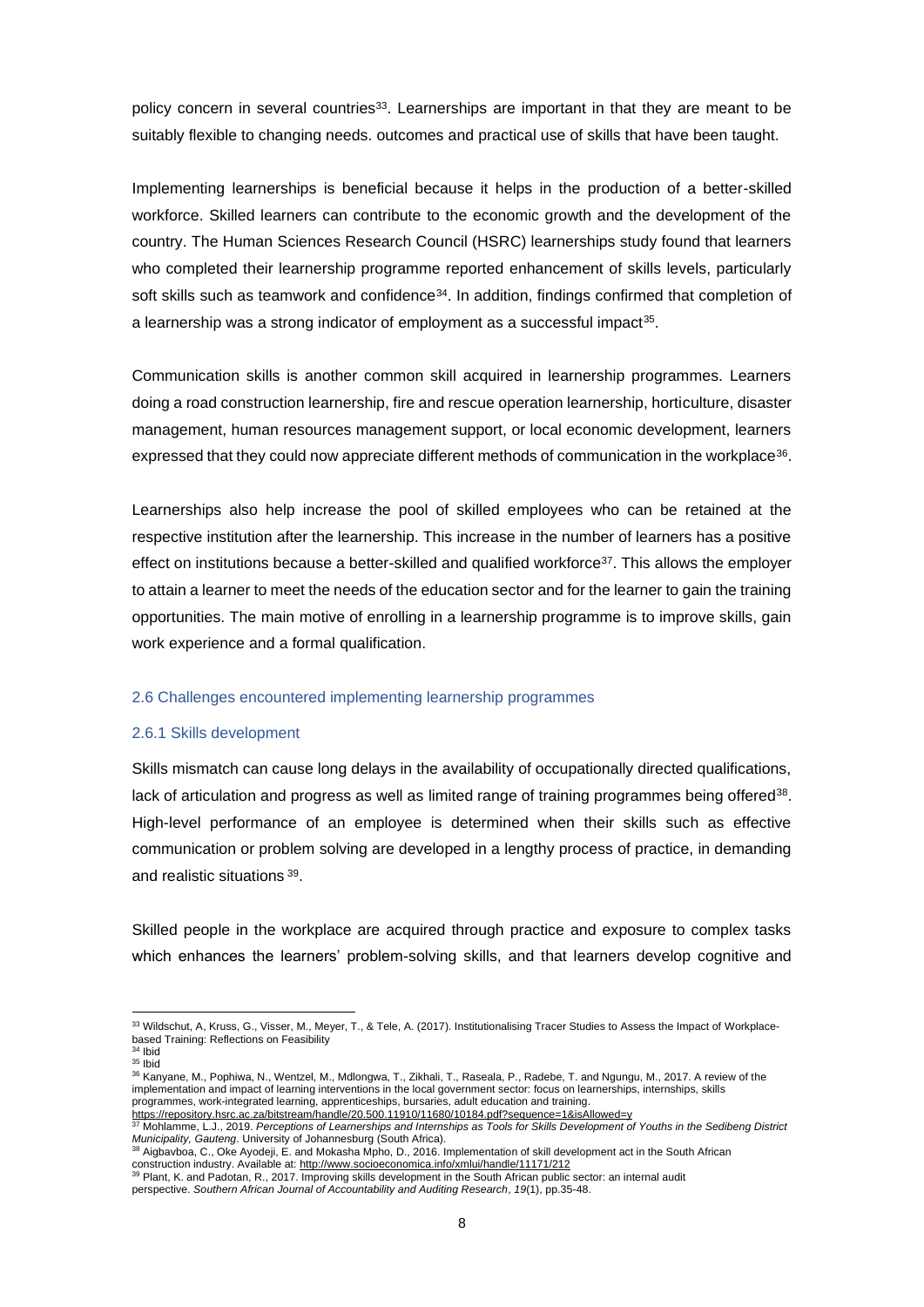practical skills through guidance in the form of coaching and scaffolding<sup>40</sup>. The influence of technology such as social media, trade in the marketplace, and increased the skills requirements of employees in most occupations has put pressure on and, changed the context in which work is performed globally<sup>41</sup>. Hence, learnerships have a positive impact on skills development.

#### <span id="page-13-0"></span>2.6.2 Lack of communication between the workplace and the education institutions

Another challenge is the lack of communication between the workplace and the institution, however recent studies in vocational education have shown that theory and practical integration are key to raising competency levels<sup>42</sup>. The enrolment of learners has not automatically resolved the technical skills crisis at the intermediate skills level, because many learnerships are in nontechnical fields and at NQF levels far lower than those skills required<sup>43</sup>. National enrolment targets for learnerships are typically met, these targets do not match well with firms demand need for post-school education and training opportunities at all skills levels.

#### <span id="page-13-1"></span>2.6.3 Implementation of learnerships

There are challenges noted regarding the implementation of learnerships. For example, the rollout of learnerships has been an enormous task from an operational point of view, as they are time-consuming and difficult to implement<sup>44</sup>. Accredited training providers must then be obtained which can take a long time with resource-intensive<sup>45</sup>. It seems at policy level, an evaluation of the learnership system is needed to find out if it is adequately addressing both demand-side and supply-side needs. Workplaces do not always understand current practices with regard to education and training and assessment; and workplaces are unclear on roles and responsibilities as a workplace hosting a learnership.

#### <span id="page-13-2"></span>2.7 Link between the workplace and learnerships

Employers are held the responsibility for equipping their learners with the necessary and relevant knowledge and skills which enabled learners to perform effectively at their specific at the work environment. Workplace learning can be cultivated by ensuring that all workers are equipped with the knowledge and skills which enable individual workers to function effectively at work. However, employers have been accused of displaying a lack of commitment towards strategic objectives of skilling the nation and, consequently, impact directly on implementation and success of learnership programmes<sup>46</sup>.

<sup>40</sup> Ibid

<sup>41</sup> Vollenhoven, G., 2016. *Workplace learning experiences of TVET College candidates in learnership programmes: An exploration of the workplace learning environment.* <sup>42</sup> Vollenhoven, G., 2016. *Workplace learning experiences of TVET College candidates in learnership programmes: An exploration of the* 

*workplace learning environment.<https://etd.uwc.ac.za/handle/11394/4953>* <sup>43</sup> Zwane, F.N., Du Plessis, E. and Slabbert, E., 2017. Learners' and employers' perceptions of vocational training in the South African

tourism industry. *African Journal for Physical Activity and Health Sciences (AJPHES)*, *23*(1.1), pp.90-116. <sup>44</sup> Schnitzler, M., 2020. The political economy of disability in South Africa, between social grants and job-creation programmes. *Review of* 

*African Political Economy*, *47*(165), pp.432-448. <sup>45</sup> Schnitzler, M., 2020. The political economy of disability in South Africa, between social grants and job-creation programmes. *Review of* 

*African Political Economy*, *47*(165), pp.432-448. <sup>46</sup> Kiriri, P.N., 2019. An Assessment of the Quality of a Work-Integrated Learning Internship Program in Kenya. *International Journal of Work-Integrated Learning*, *20*(3), pp.257-271.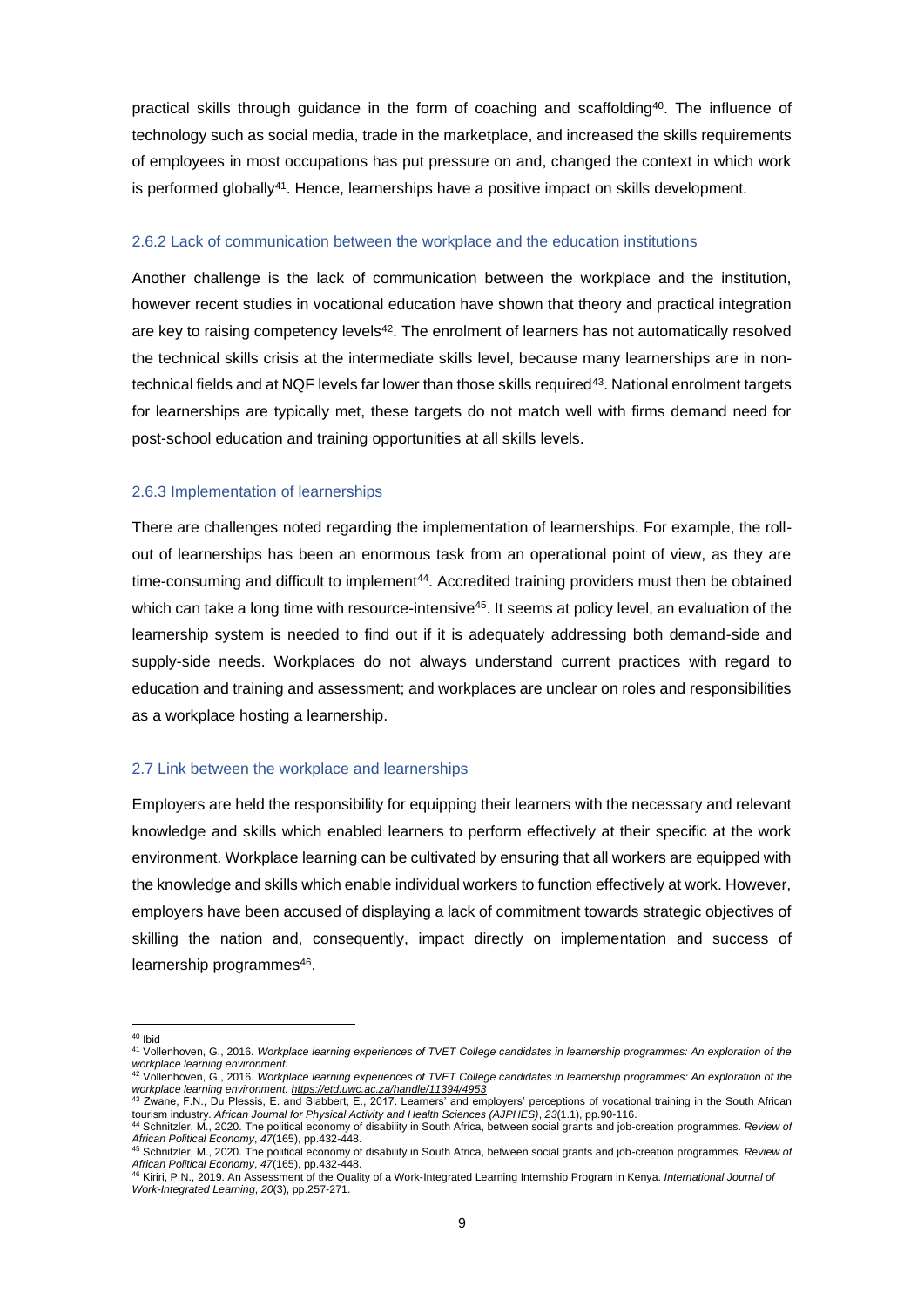On the contrary, learnership programmes are seen as a skills development initiative that would be more prone to positive perceptions of benefits of implementing learnerships as a developmental tool for employees and be aware of concomitant benefits for the organisation. There is debate as to whether the priority for the learnership system should be to function as a demand-led formal labour market tool to fill the need for critical and scarce skills, or as an employment-creation mechanism, and whether it is possible to do both effectively<sup>47</sup>.

#### <span id="page-14-0"></span>2.8 Sector Education and Training Authorities role in learnerships

Sector Education and Training Authorities (SETAs) are referred to as a body that is established under the Skills Development Act, 97 of 1998 with the main purpose of contributing to the improvement of the skills in South Africa through achieving a more favourable balance between demand and supply and by ensuring that education and training are taken into consideration. The SETA is tasked with registering, promoting, and implementing learnerships, identifying workplaces for practical work experience, as well as the quality assurance of training providers offering registered qualifications.

As the custodian of skills development, the Safety and Security Sector Education and Training Authority (SASSETA) has to ensure quality provision of skills development and qualifications in the safety and security sector through effective and efficient partnerships. To achieve this, they enable unemployed workers and learners to be assisted to enter learning programmes as well as access scarce skill training in the form of discretionary grants<sup>48</sup>. These funds include grants for learnerships, bursary grants, internship grants including the support to learners acquiring basic entry, intermediate and high-level scarce skills identified as scarce in the sector<sup>49</sup>.

The SASSETA Learnership programme was designed to incorporate the integration of theory and practice by allowing participants to apply their new acquired skills in their work environment (SASSETA,2018). In relations to this study, the objectives are to explore the approaches used when implementing learnership programmes within the safety and security sector. Furthermore, examine the challenges experienced in learnership programmes administrated by the SASSETA.

#### <span id="page-14-1"></span>2.9 Summary

This chapter presented a discussion based on the legislative framework such as the SDA, SDLA and the NSDP 2030. Moreover, the chapter reviewed the concept on workplace learning which consisted of learnership programmes. A learnership was defined and outlined their importance in skills development for employed and unemployed learners. Lastly, it explained SETA's purpose and responsibilities when it comes to learnership programmes.

<sup>47</sup> <sup>47</sup>Naidu, K., 2019. *Learners' experiences of learnership programmes in an information technology organisation* (Doctoral dissertation). <sup>48</sup> Halabi, A.K., Sartorius, K. and Arendse, J., 2013. An investigation of the efficiency of South Africa's sector education and training authorities (SETA's). *South African Journal of Business Management*, *44*(2), pp.1-9.

<sup>49</sup> Ibid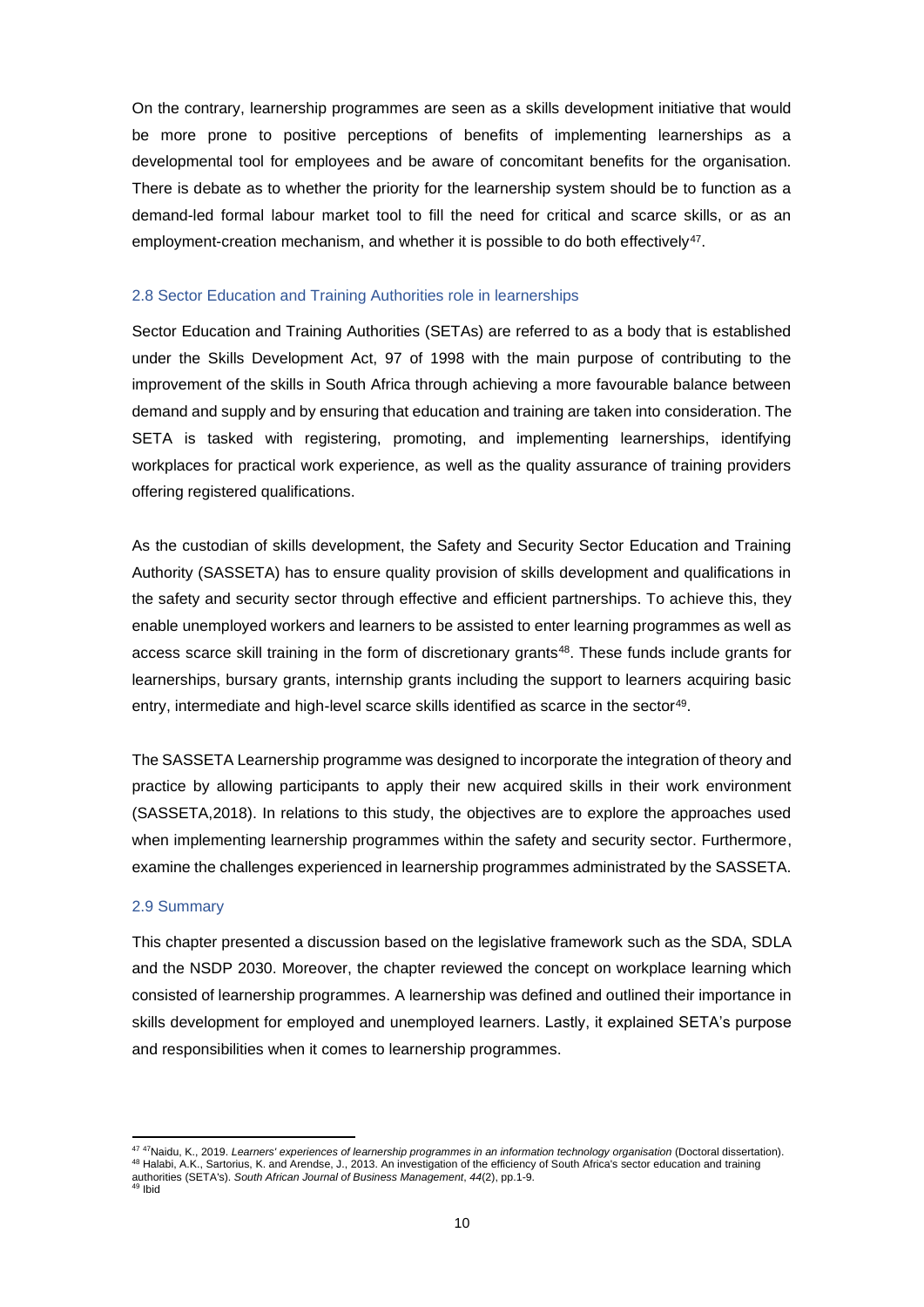#### 3. CHAPTER THREE:

### RESEARCH METHODOLOGY

#### <span id="page-15-2"></span><span id="page-15-1"></span><span id="page-15-0"></span>3.1. Introduction

This Chapter presents the description of the research process. It provides information concerning the method that was used in undertaking this research as well as a justification for the use of this method. The Chapter also describes the various stages of the research, which includes the selection of participants, the data collection process, and the process of data analysis. The Chapter also discusses the limitations of the study.

#### <span id="page-15-3"></span>3.2 Research approach

The qualitative research approach was utilised in this study. Qualitative research methods allow the researcher to better understand the experiences of participants; and provide us with a detailed insight, personal experiences, attitudes, perceptions, and beliefs related to the topic of interest<sup>50</sup>. This approach was applicable to this study because this aims to get an in-depth understanding of the various approaches' employers use during the implementation of the learnership programmes and investigate the challenges they experienced from the employer and learners' perspective.

### <span id="page-15-4"></span>3.3 Sampling method

The purposive sampling method was used to select the participants. Purposive sampling identifies and selects individuals or groups of individuals that are knowledgeable about or experienced with a phenomenon of interest<sup>51</sup>. 8 employers who execute learnerships in their workplace within the safety and security sector were interviewed and the initial plan was to also interview 4 learners in each organisation. The aim for this sampling method was to be able to increase the credibility of findings related to various participants experiences. This study wanted to entail an in-depth understanding of learners' experiences and perceptions of learnership programmes. Hence, employers and learners can provide rich information to accomplish the objectives of this study.

#### <span id="page-15-5"></span>3.4 Data collection methods

Semi structured interviews contain open-ended questions, and discussions may diverge from the interview<sup>52</sup>. Semi structured interviews were appropriate to achieve the aim of this study by asking open-ended questions, to explore participant thoughts, feelings and perceptions about the implementation including issues experienced by employers including learners. The researcher will develop an interview guide for collecting data. An interview guide consists of a short list of guiding questions with follow-up and probing questions depending on the interviewee's

<sup>50</sup> DeJonckheere, M. and Vaughn, L.M., 2019. Semistructured interviewing in primary care research: a balance of relationship and rigour. *Family Medicine and Community Health*, 7(2).<br><sup>51</sup> Palinkas, L.A., Horwitz, S.M., Green, C.A., Wisdom, J.P., Duan, N. and Hoagwood, K., 2015. Purposeful sampling for qualitative data

collection and analysis in mixed method implementation research. *Administration and policy in mental health and mental health services research*, *42*(5), pp.533-544.

<sup>52</sup> Naidu, K., 2019. *Learners' experiences of learnership programmes in an information technology organisation* (Doctoral dissertation).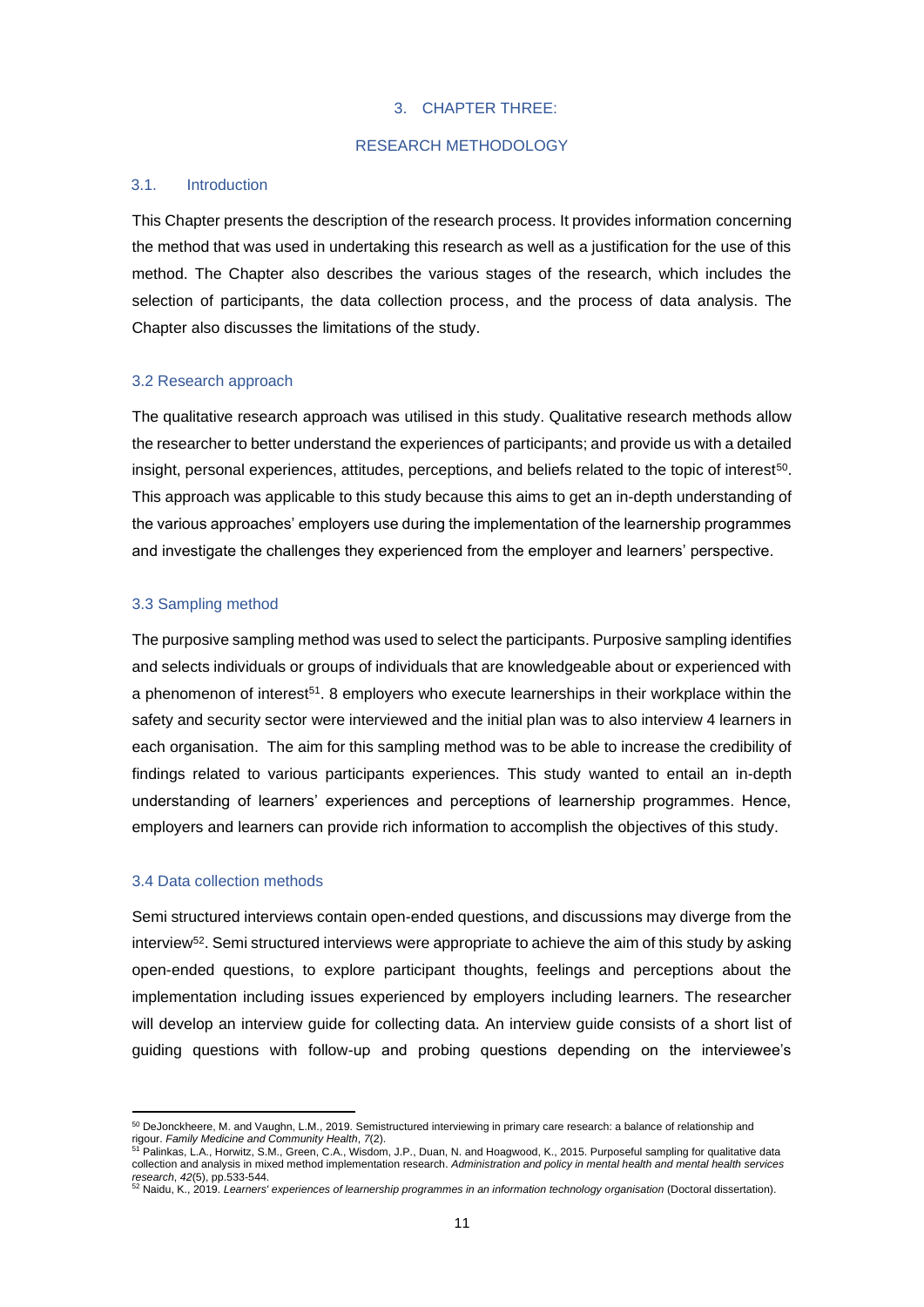responses<sup>53</sup>. The list of questions of topics to be covered during the conversation in an order. The interview method allows the researcher to seek clarity and probe for deeper understanding.

Data was collected utilising telephonic interviews and some employers received an email with the interview guide to answer. The use of telephonic and emails was to ensure the safety of both the researcher and participants of this study in observing the Coronavirus 19 (COVID-19) government regulations. In addition, using telephonic and emails interviews were beneficial for the researcher because it was less time consuming and cost efficient.

#### <span id="page-16-0"></span>3.5 Data analysis

Interviews were transcribed then apply thematic analysis. Thematic analysis refers to the drawing together of codes from one or more transcripts to present the findings of qualitative research in a coherent way<sup>54</sup>. The researcher coded the information by identifying similar concepts and categorise participants responses based on the interview questions. When the findings were organized for presentation, each theme became the heading of a section and each theme will be the codes, examples from the transcripts<sup>55</sup>.

### <span id="page-16-1"></span>3.6 Ethical consideration

It is important to ensure that each participant consents. The study explained to all participants in detail, including the permission to conduct the interview. To ensure confidentiality, participants' full names and surnames were not to be disclosed. The intention is to protect their identity and keep their participation confidential.

Participants therefore must willingly participate in the study after they were approached by the researcher and the research purpose and process were explained to them. The purpose of the research was explained to the participants and the participants were told that should they wish to withdraw at any point during the interview they could do so.

### <span id="page-16-2"></span>3.7 Limitation of the study

One of the biggest limitations of the study was not being able to interview learners who were part of these learnership programmes. The researcher had requested contact details of learners who were doing their learnership with employers. However, there was no response and cooperation even after doing a follow-up. As a result, this hindered the intention of investigating learners' perspectives and encounters during their workplace experience.

<sup>53</sup> DeJonckheere, M. and Vaughn, L.M., 2019. Semistructured interviewing in primary care research: a balance of relationship and rigour. *Family Medicine and* 

Community Health, 7(2).<br><sup>54</sup> Sutton, J. and Austin, Z., 2015. Qualitative research: Data collection, analysis, and management. *The Canadian journal of hospital pharmacy, 68*(3), p.226.<br><sup>55</sup> Sutton, J. and Austin, Z., 201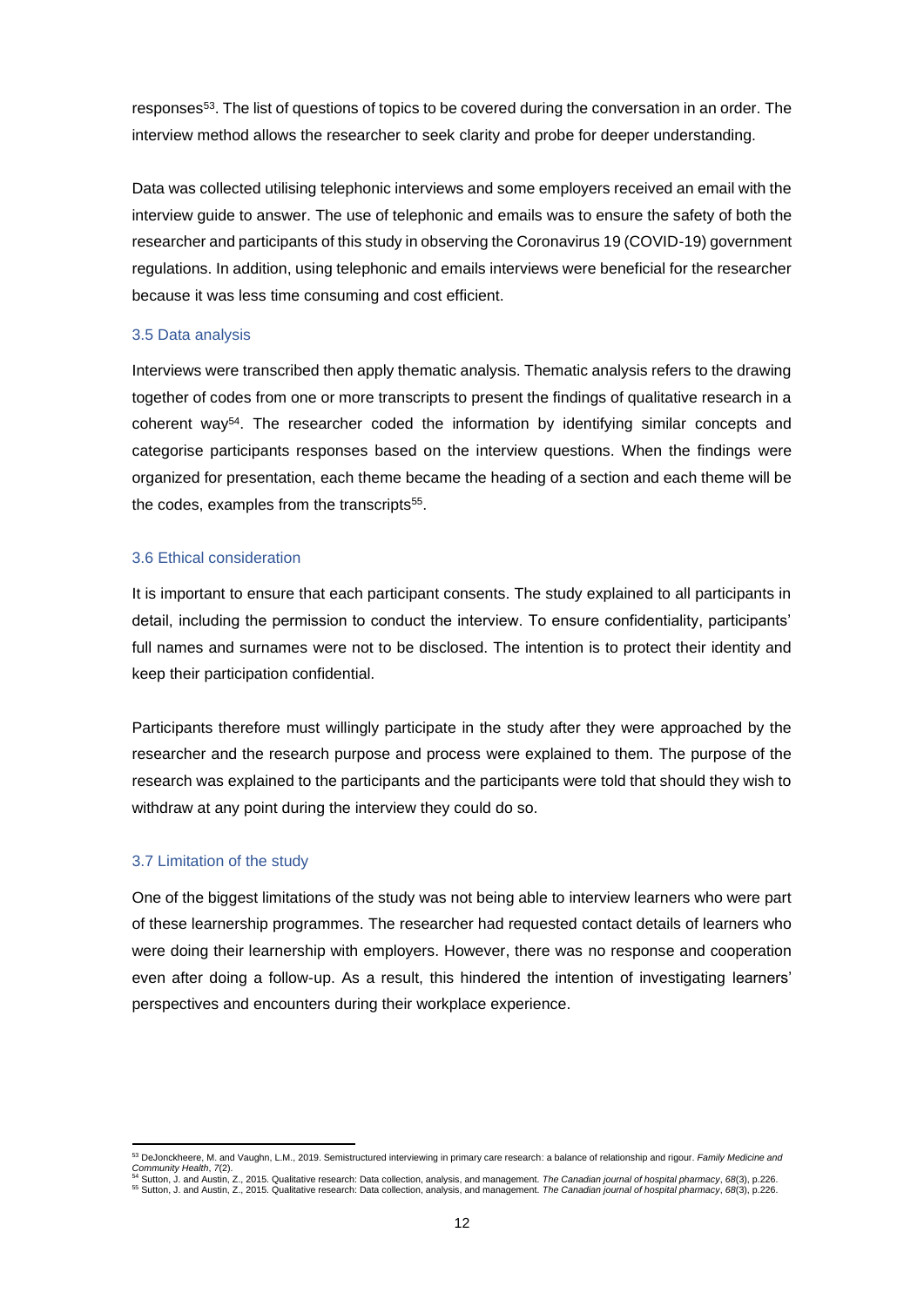### <span id="page-17-0"></span>3.8 Summary

This Chapter outlined how the research was conducted, the process used to select the participants, the method used to collect data as well as the approach that was used in analysing the raw data. Semi-structured interviews were conducted. It required the participants to express their views and thoughts and also helped the researcher to get extensive data about the topic. Lastly, it covered the limitation of the study and ethical issues whereby permission was asked from each participant and given an informed consent letter to sign for their participation.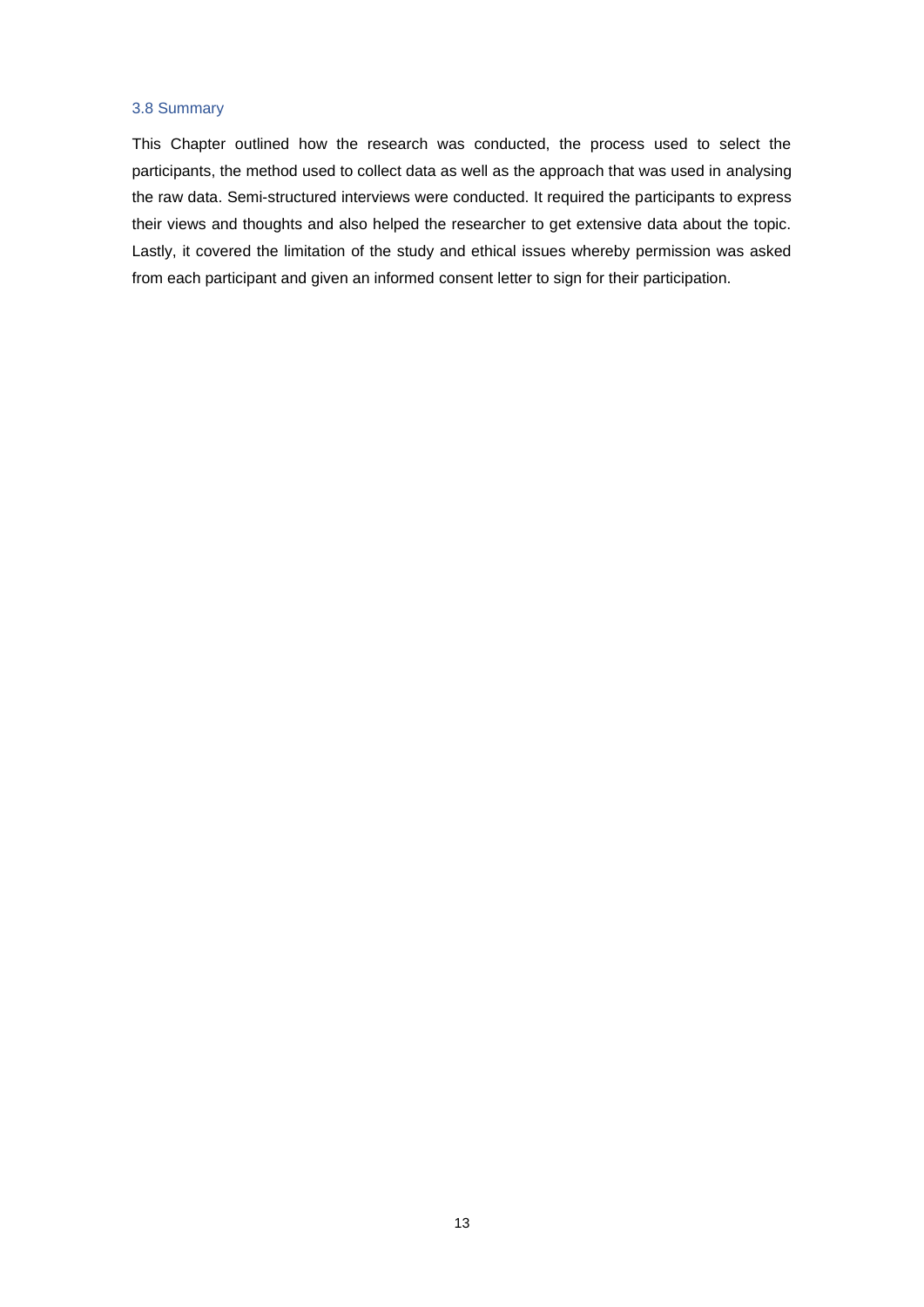## 4. CHAPTER FOUR:

# PRESENTATION AND DISCUSSION OF THE FINDINGS

## <span id="page-18-2"></span><span id="page-18-1"></span><span id="page-18-0"></span>4.1. Introduction

Rapid change, competition between domestic and international organisations, and the apparent skills deficit of employees, have led many organisations to consider the role of their workforce, and how they can be assisted in meeting the new demands being placed upon them by the ever changing work environment.

This chapter presents the data collected by the researcher from employers implementing the learnership programme. Furthermore, the chapter provides some insight into the skills learners need to have acquired in various learnership Programme and the researcher's continues to present the findings of the study.

# <span id="page-18-3"></span>4.2 Presentation of the findings of the study

The findings of the current study will be presented according to the following themes as guided by the research questions:

- Outcomes of the learnership programme.
- Skills learners are expected to acquire during this learnership programme.
- Challenges encountered imparting skills to learners.
- Challenges experienced when implementing learnership programme.

Additional comments related to the study:

## <span id="page-18-4"></span>4.3 Approaches the learnership programme?

- Formative assessments (Open book/Assignment)
- Summative assessments (closed book)
- During the learnership, learners were assessed in formative and summative assessment such as completing assignments, tasks and test to meet qualification unit standard requirements.
- Practical application to build skills and gain work experience. Learners do site visits. They receive get lock books, access control and customer. They are assigned.

He posits that skilled performances in the workplace are acquired through practice and exposure to complex tasks which will enhance learners' problem-solving skills, and that learners develop cognitive and practical skills via expert guidance in the form of coaching, modelling and scaffolding mentors during their practical's<sup>56</sup>.

<sup>56</sup> Vollenhoven, G., 2016. *Workplace learning experiences of TVET College candidates in learnership programmes: An exploration of the workplace learning environment.*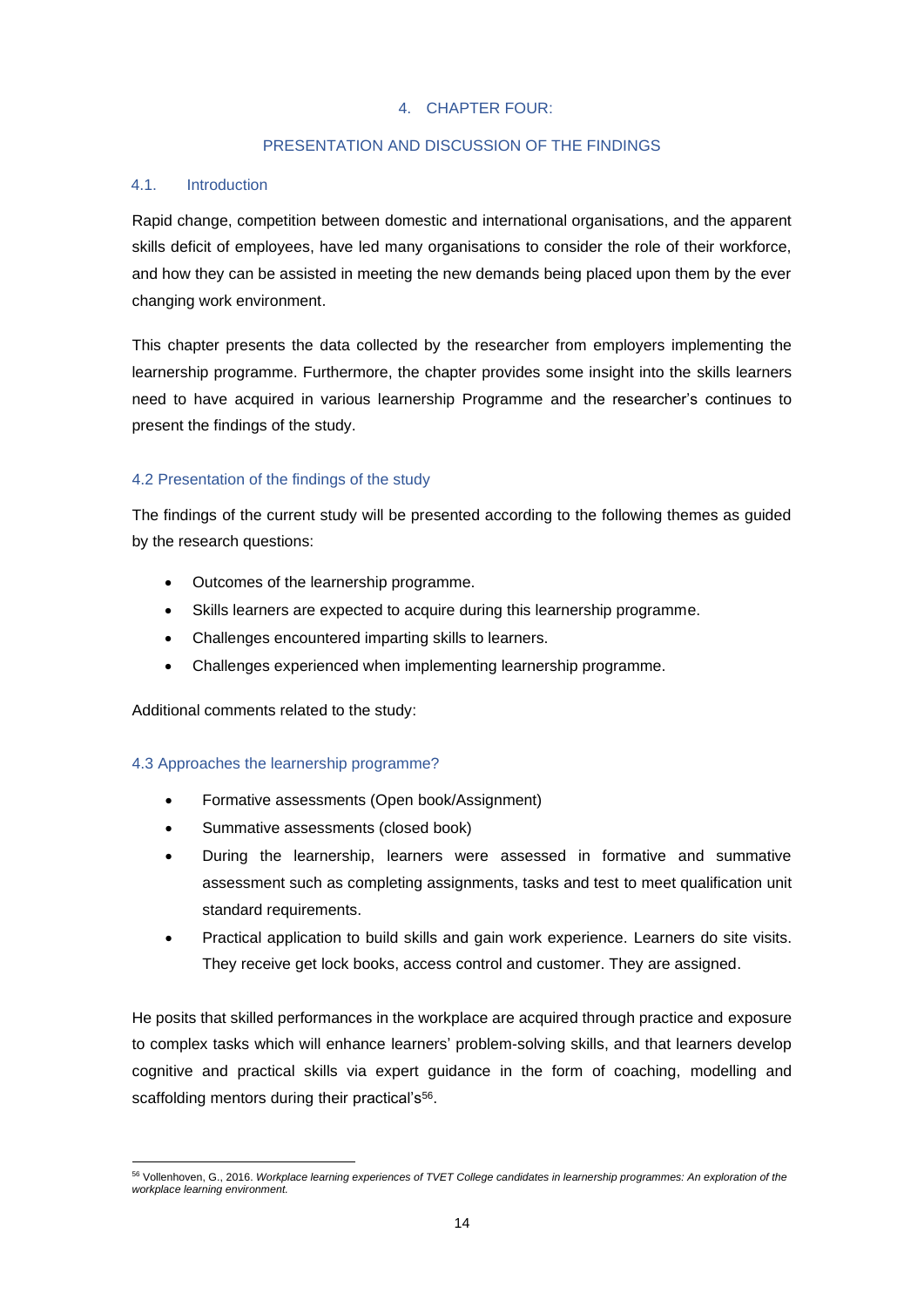### <span id="page-19-0"></span>4.4 Outcomes of the learnership programme.

| Learners                 | <b>Outcome</b>                                                                                                                                                                                                                                                                                                                      |
|--------------------------|-------------------------------------------------------------------------------------------------------------------------------------------------------------------------------------------------------------------------------------------------------------------------------------------------------------------------------------|
| Unemployed learners      | Numbers of dropout because of stipend<br>They do not do practical's.<br>They find other jobs<br>$\bullet$<br>Enables better employment opportunities<br>$\bullet$<br>Learners become knowledgeable<br>Learners were able to articulate in English and confident<br>$\bullet$<br>enough to voicing ideas during learning practicals. |
| <b>Employed learners</b> | They are upskilled<br>They get exposed and they stay<br>Improves job performances<br>٠<br>Learners were able to apply for different job opportunities<br>$\bullet$<br>and become more creative.                                                                                                                                     |

Table 1: Outcomes of the learnership programme for unemployed and employed learners

There are two categories of learners that take part in learnerships as mentioned in the literature review. Employed learners referring to internal employees of a company or organisation being placed on a learnership; and unemployed learners referred to as unemployed individuals who are employed just for the duration and the purpose of the learnership<sup>57</sup>.

There is an opportunity to constantly upgrade and widen skills sets and knowledge. It makes excellent business sense for the employee and employer. Employers may enter existing employees into the learnership or recruit learners specifically for the learnership. Employed learners learn new skills and knowledge that are applied in the workplace, which means improved standards, productivity and quality of work for companies.

## <span id="page-19-1"></span>4.5 Skills learners are expected to acquire during this learnership programme.

| Learnership programme                                                 | <b>Skills</b>                                                                                                                                                                                                                                                                                                                     |
|-----------------------------------------------------------------------|-----------------------------------------------------------------------------------------------------------------------------------------------------------------------------------------------------------------------------------------------------------------------------------------------------------------------------------|
| <b>General Security Practices</b>                                     | Guarding & Patrolling<br>٠<br>Monitoring access at entry points<br>٠<br>Writing reports<br>٠<br>Ability to learn effectively<br>٠<br>Critical thinking and problem solving<br>٠<br>To adapt and collaborate with other learners<br>٠<br>Communication skills<br>٠<br>Build learners confident and communicate in<br>٠<br>English. |
| Occupationally directed education training &<br>development practices | <b>Assessing Files</b><br>٠<br><b>Moderation of Files</b><br>٠<br>Plan a learning event<br>٠<br>Prepare a learning environment<br>٠<br>Compile report<br>٠<br>Monitor a project                                                                                                                                                   |

|  | Table 2: Type of learnership programmes and skills required |
|--|-------------------------------------------------------------|
|--|-------------------------------------------------------------|

<sup>57</sup> Grewe, M., Ukpere, W. and Rust, A., 2012. The performance of employed and unemployed learners on learnership programmes. *African Journal of Business Management*.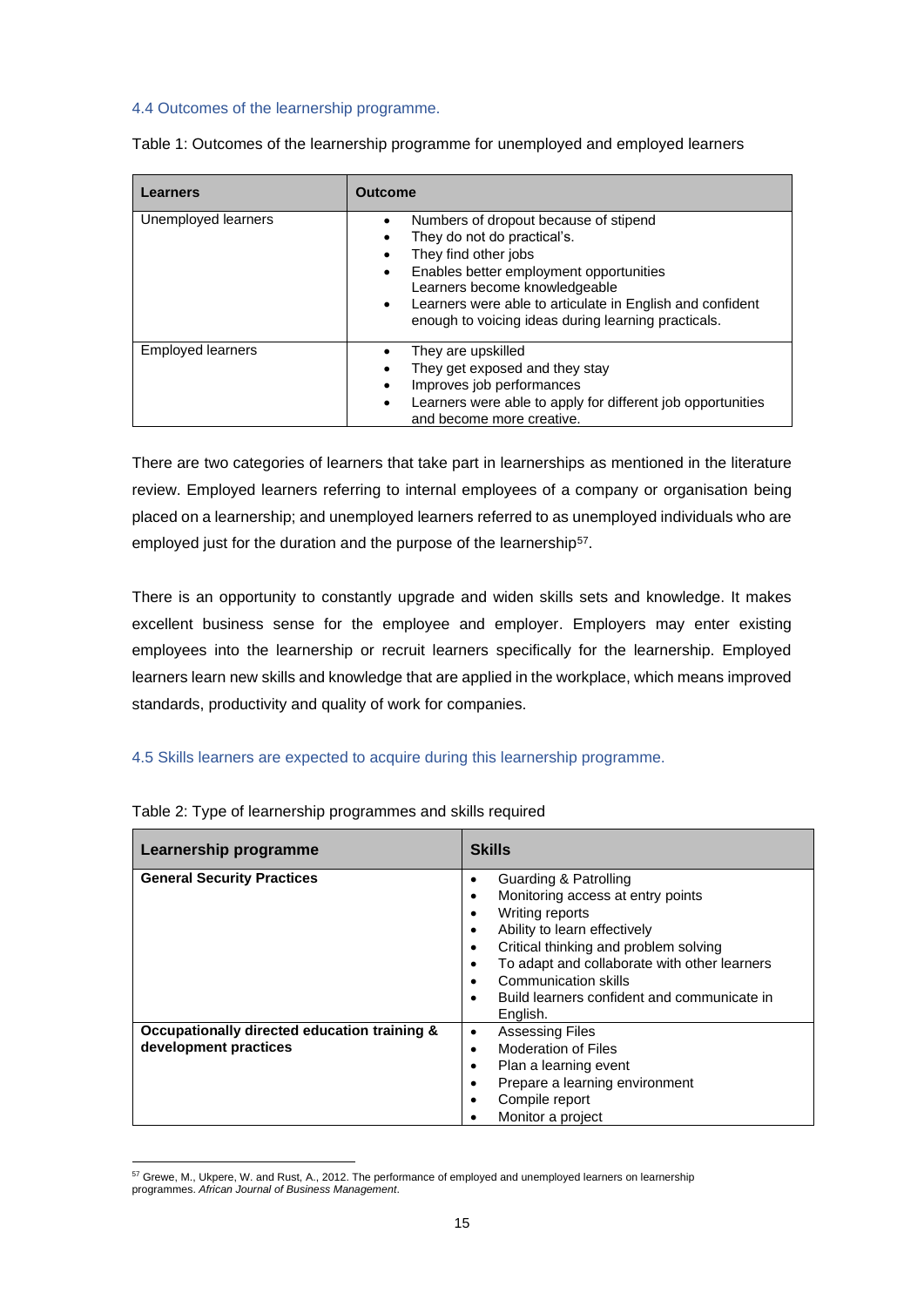| <b>Paralegal Practices</b>   | <b>Excellent Communication skills</b><br>$\bullet$<br>Draft correspondence, pleadings, discovery,<br>$\bullet$<br>motions, briefs, legal memorandums and other<br>documents<br>Transactional paralegals draft resolutions,<br>$\bullet$<br>agreements, contracts and related documents<br>Teamwork is another fundamental paralegal skill.<br>$\bullet$                                                                                                                                                                                                                            |
|------------------------------|------------------------------------------------------------------------------------------------------------------------------------------------------------------------------------------------------------------------------------------------------------------------------------------------------------------------------------------------------------------------------------------------------------------------------------------------------------------------------------------------------------------------------------------------------------------------------------|
|                              | Research skills<br>$\bullet$                                                                                                                                                                                                                                                                                                                                                                                                                                                                                                                                                       |
| <b>Public Administration</b> | The ability to influence, guide and inspire people<br>$\bullet$<br>to achieve a common goal<br>The ability to organize and negotiate evaluating a<br>$\bullet$<br>situation<br>Ability to conceive ideas and concepts and<br>$\bullet$<br>presentation skills<br>Ability to work independently, be a team player<br>$\bullet$<br>Ability to create original ideas or recognize good<br>$\bullet$<br>ideas presented<br>Planning and working to deadlines at scheduled<br>$\bullet$<br>time<br>Decision making<br>$\bullet$<br>Share the workload and responsibilities<br>$\bullet$ |
| <b>National key point</b>    | Guarding & Patrolling malls, airports and large<br>$\bullet$<br>organisations<br>Monitoring access at entry points (malls, airports<br>$\bullet$<br>and large organisations)<br>Writing reports<br>$\bullet$                                                                                                                                                                                                                                                                                                                                                                       |
| <b>Access control</b>        | <b>Communication skills</b><br>$\bullet$<br>Customer care<br>$\bullet$<br>Listening skills<br>$\bullet$                                                                                                                                                                                                                                                                                                                                                                                                                                                                            |
| <b>Patroller</b>             | <b>Communication skills</b><br>$\bullet$<br>Firearm training<br>$\bullet$<br>Report writing<br>$\bullet$<br>Ability to identify uncertainties<br>$\bullet$                                                                                                                                                                                                                                                                                                                                                                                                                         |
| <b>Control room</b>          | Monitor a workplace through cameras installed in<br>$\bullet$<br>a building                                                                                                                                                                                                                                                                                                                                                                                                                                                                                                        |

Table 4.2 presents findings of various learnership programmes and the different types of skills they expect learners to acquire during their workplace experience. The aim of learnerships is to increase the current labour markets' educational levels as well as the future new recruits entering the world of work.

Furthermore, it is to address the skills shortage discovered by the Department of Labour when they implemented the Skills Development Act in order to develop the skills of the South African workforce and to increase the levels of investment in education and training in the labour market and to improve the return on that investment<sup>58</sup>.

## <span id="page-20-0"></span>4.6 Challenges encountered imparting skills to learners.

## <span id="page-20-1"></span>4.6.1 Unemployed learners

• Difficultly of being open minded (behaviour affects their ability to be taught).

<sup>58</sup> Grewe, M., Ukpere, W. and Rust, A., 2012. The performance of employed and unemployed learners on learnership programmes. *African Journal of Business Management*.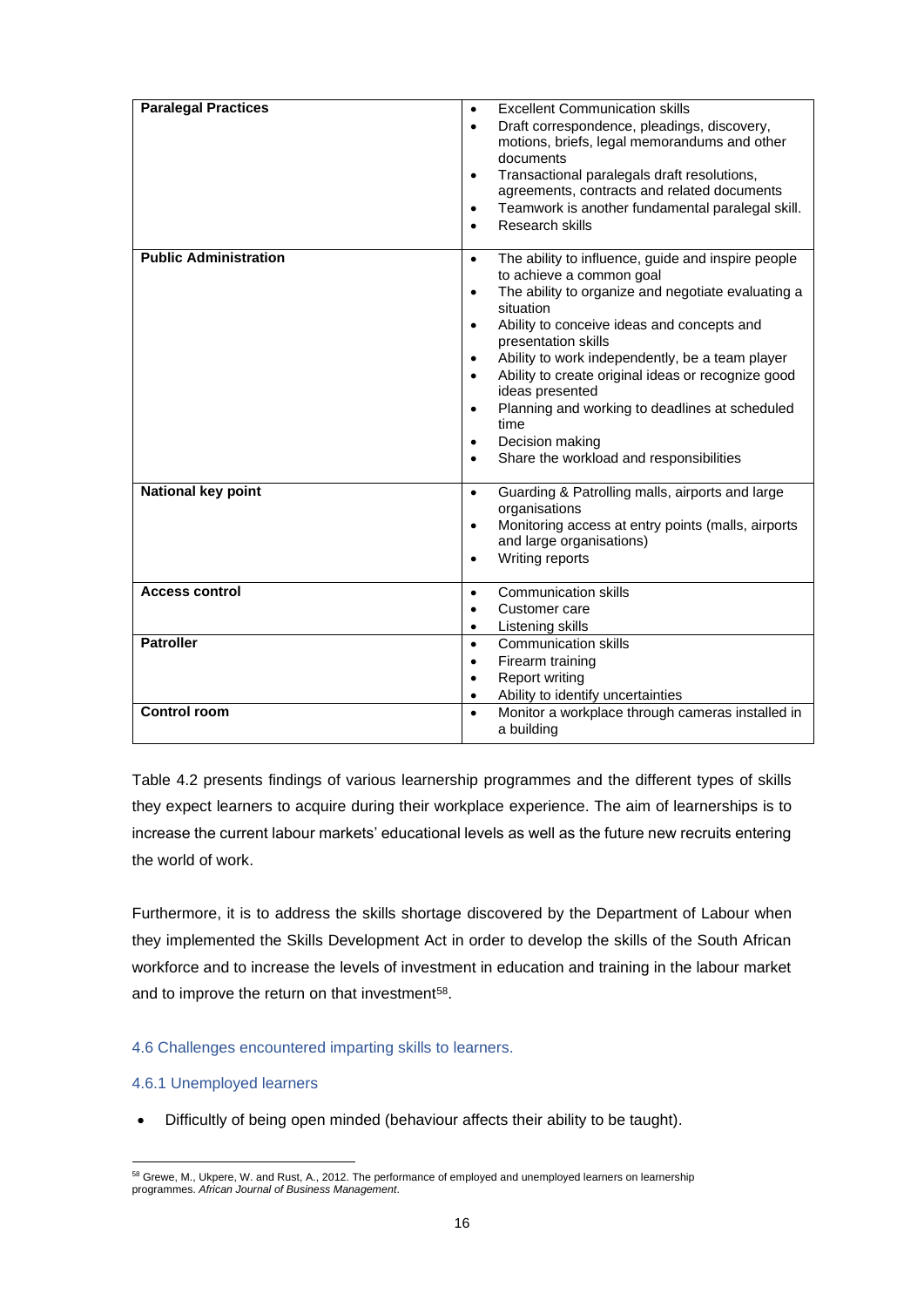- Lack of communication due to language barrier. Most students have a challenge understanding English particularly in the general security officer learnership.
- Learners challenge their facilitators during training sessions. The think they know everything.
- Some learners were illiterate and have poor communication which affects their theory aspect of the learnership.
- Many learners were not taking charge of their learning during the learnership.
- Most of learners end up dropping out of the programme.

## <span id="page-21-0"></span>4.6.2 Employed learners

- The challenges are number of dropouts of a learners especially on the employed programmes. They fail to complete a 1-year project.
- Employed learners have a challenge of managing and being able to attend classes. They sometimes have to miss lesson because of work.

# <span id="page-21-1"></span>4.6.3 Delay in certificate distribution

Some participates expressed themselves with the complaint that SASSETA takes a while to give their issue certificates when learners have completed their learnership programme.

## <span id="page-21-2"></span>4.7 Challenges experienced when implementing learnership programme.

- "We usually do not encounter issues with unemployed learners however, employed learners become lazy to complete a 1-year project which might be influenced by their work."
- The challenges of recruiting the right learners. This means finding learners who will be committed to complete the entire programme.
- Challenges with learners who cannot read and write.
- Unemployed learners enrolling for the sake of getting stipends and then drop out as soon including changing workplaces.
- People do not understand what is a learnership. They are unaware of the programmes expectations and outcomes.
- Employed learners expect stipends and salaries. They need to understand the difference.

## <span id="page-21-3"></span>4.8 Additional comments related to the study

- "We urge SASSETA to accumulate funds for other courses like Environmental Practices, Early childhood development & paralegal practices plus ward committee."
- "Learners were able to acquire working skills, and some end up employed in different security industries."
- "SASSETA must improve on issuing certificates for learners. People take too long to get their certificates."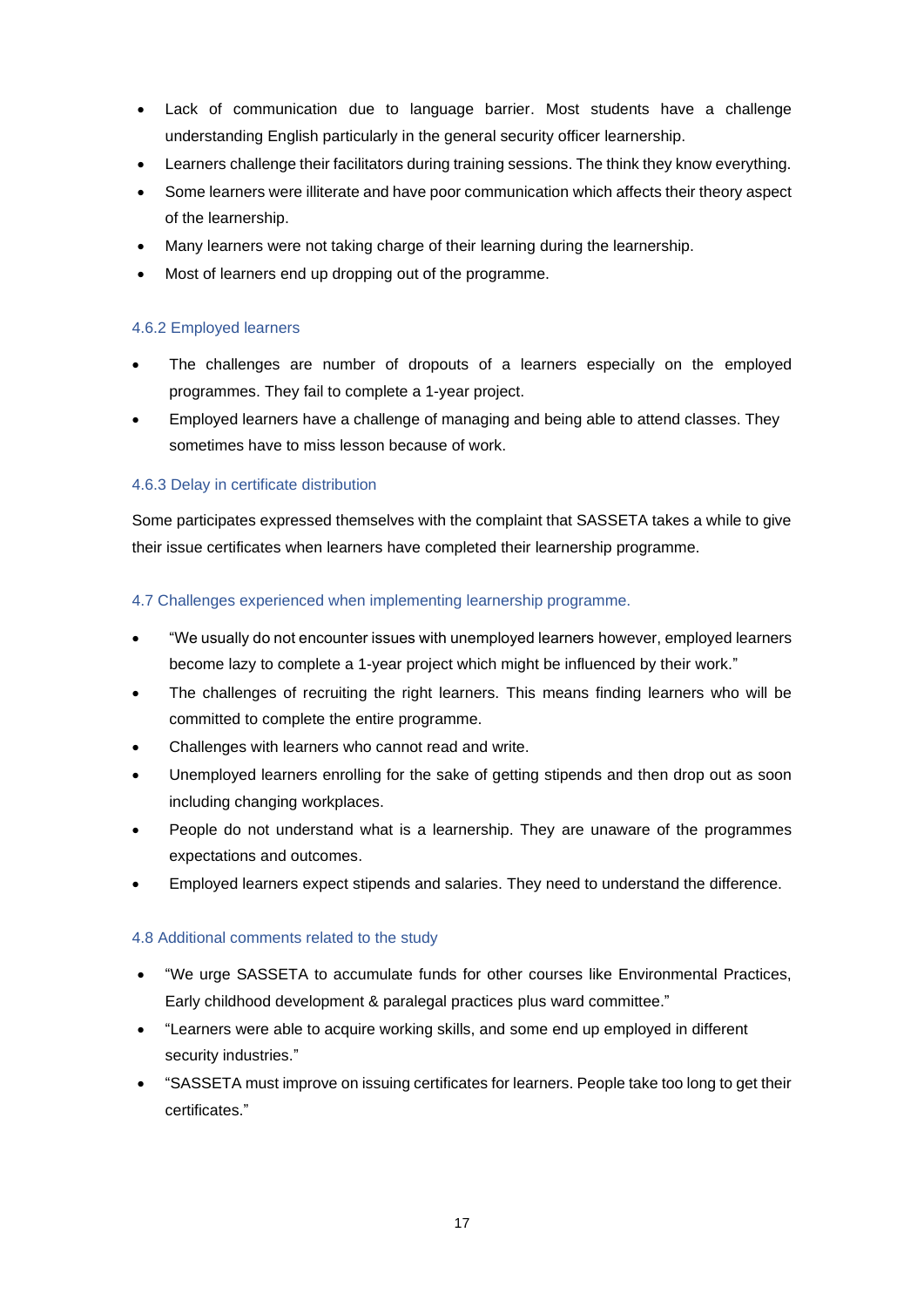• "Imvula Quality protection proposed that they are willing to assist with internships programmes for other learners such as Information Technology, construction, artisans, CCTV, health. Logistics, finance."

### <span id="page-22-0"></span>4.9 Summary

The findings shows that workplace learning, despite recognition of the need to improve employee skills, the issue of workplace learning is surrounded by confusion and indecision. Workplace learning is extremely complex and involves more than simple training and development issues.

The nature of the work environment and the pace of change and influence of technology necessitate the workplace learning and if it done correctly, it will cultivate a thriving work culture that values employee growth and sets your entire organization up for long-term success.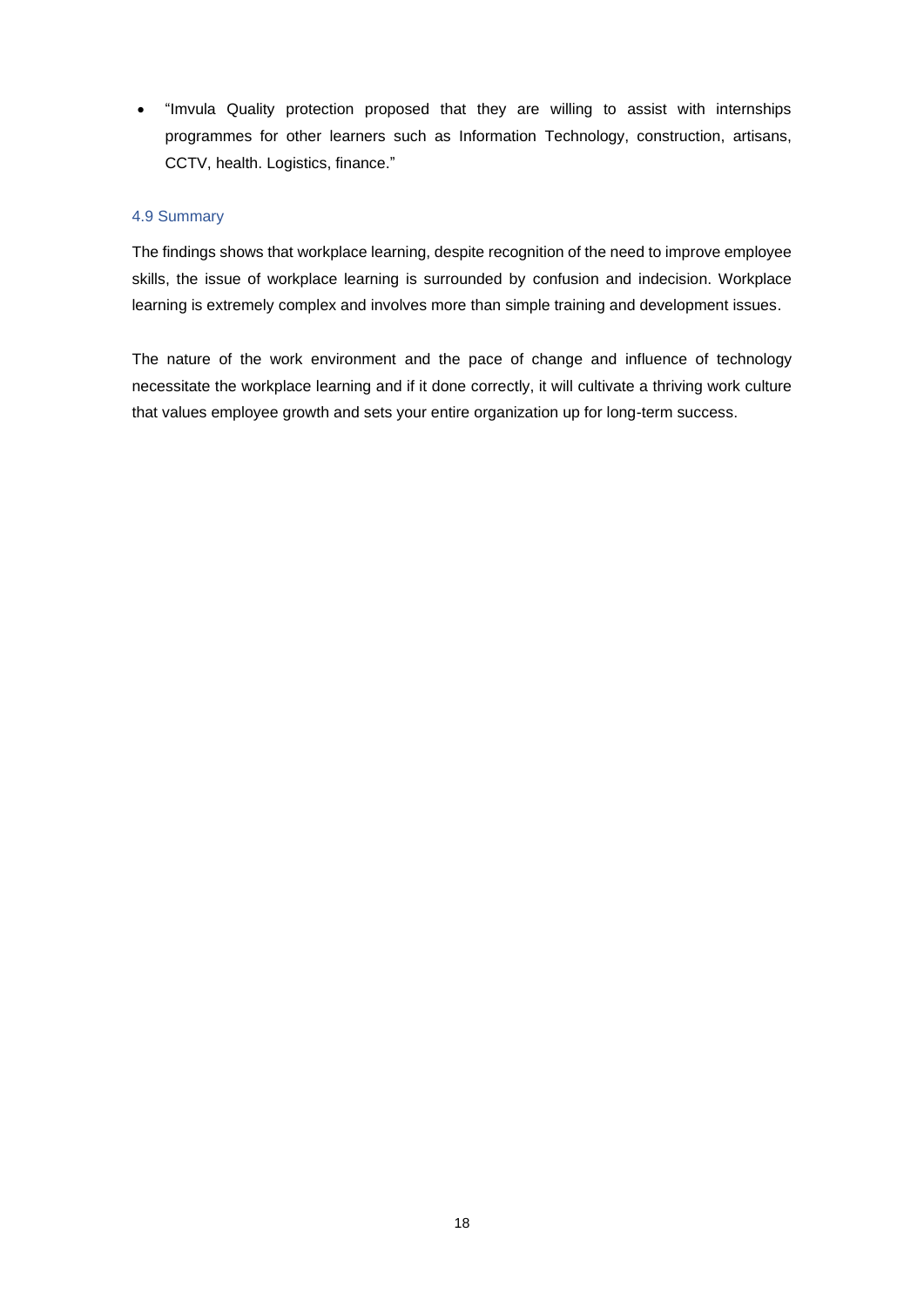## 5. CHAPTER FIVE:

## RECOMMENDATIONS CONCLUSION

## <span id="page-23-2"></span><span id="page-23-1"></span><span id="page-23-0"></span>5.1. Introduction

This section presents the conclusion and recommendations based on this study by focusing on the categorisation and verification of the study the objectives. Recommendations consisted of the findings of the study which were informed by the study objectives.

The following objectives guiding the study were met through the qualitative research approach:

- To understand the employer's approach in implementing workplace learning in the safety and security sector.
- To investigate the challenges encountered in workplace learning within the safety and security sector.

## <span id="page-23-3"></span>5.2 Conclusion

The findings are presented according to themes; namely, approaches employers used for the programme, outcomes from the learnership programme, skills learners should obtain for the duration of their course, challenge encountered when imparting skills including other issues experienced. The current study has revealed the role of the SASSETA Learnership programmes has in assisting skills development for both unemployed and employed learners.

### <span id="page-23-4"></span>5.3 Recommendations

- The study has brought to light that many learners are not receiving their certificates on time. Issuing of certificates should not be delayed. SASSETA should monitor these learnership programmes and start preparing certificates as soon as learners complete. Follow-up procedures need to be adopted to ensure receipt by learners.
- The introduction of induction programme when learners start their programme. This will help them have a better understanding of what a learnership is, what is expected from them and how they can grow themselves including increased career opportunities.
- The training interventions need to be implemented to improve the soft skills of learners, such as confidence and communication skills. Moreover, improve levels of basic reading and writing skills observed by employers, filling the gaps often experienced when hiring employees with a matric qualification.
- Future studies should include learners from a sizeable number of different employers to investigate and understand their experiences when doing their learnerships.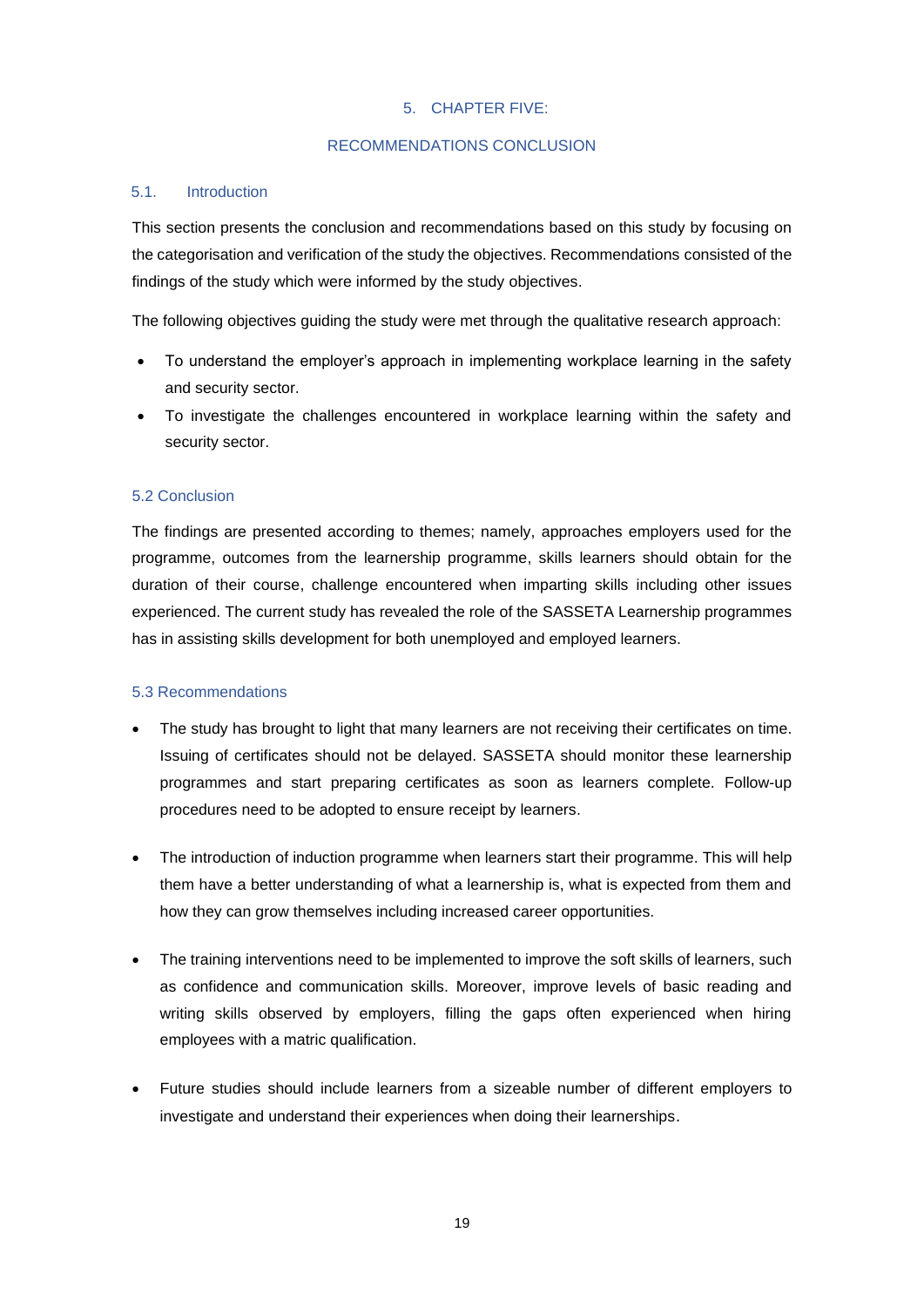#### <span id="page-24-0"></span>Reference

Aigbavboa, C., Oke Ayodeji, E. and Mokasha Mpho, D., 2016. *Implementation of skill development act in the South African construction industry.* Available at: [http://www.socioeconomica.info/xmlui/handle/11171/212.](http://www.socioeconomica.info/xmlui/handle/11171/212)

De Jonckheere, M. and Vaughn, L.M., 2019. Semistructured interviewing in primary care research: a balance of relationship and rigour. *Family Medicine and Community Health*, *7*(2).

- Department of Higher Education and Training., 201… *National Skills Development Plan 2030.* Available at: [https://www.gov.za/sites/default/files/gcis\\_document/201903/42290gon375.pdf](https://www.gov.za/sites/default/files/gcis_document/201903/42290gon375.pdf)
- Caruso, S.J., 2017. A foundation for understanding knowledge sharing: Organizational culture, informal workplace learning, performance support, and knowledge management. *Contemporary Issues in Education Research*, *10*(1), p.45.
- Hampson, V., Best, P. and Kavanagh, M., 2012. Is the community better off? An assessment of outcomes-based performance management. *The Business Review, Cambridge*, *19*(2), pp.43-50.
- Jacobs, A., 2020. *An exploratory case study in a rural municipality in the western cape: Local government skills development.*
- Kiriri, P.N., 2019. An Assessment of the Quality of a Work-Integrated Learning Internship Program in Kenya. *International Journal of Work-Integrated Learning*, *20*(3), pp.257- 271.
- Plant, K. and Padotan, R., 2017. Improving skills development in the South African public sector: an internal audit perspective. *Southern African Journal of Accountability and Auditing Research*, *19*(1), pp.35-48.
- Maririmba, P., 2017. *Legislative backing of the SETA Learnership contracts: A myth or reality* (Doctoral dissertation, University of Pretoria).
- Mbonambi, D., 2014. *The effectiveness of leadership programes in promoting skills development* (Doctoral dissertation).
- Mohlamme, L.J., 2019. *Perceptions of Learnerships and Internships as Tools for Skills Development of Youths in the Sedibeng District Municipality, Gauteng*. University of Johannesburg (South Africa).
- Mudau, L.A., 2019. *An assessment of the skills development monitoring and evaluation strategies at the selected organisations of SANParks in the northern region* (Doctoral dissertation).
- Naidu, K., 2019. *Learners' experiences of learnership programmes in an information technology organisation* (Doctoral dissertation).
- Palinkas, L.A., Horwitz, S.M., Green, C.A., Wisdom, J.P., Duan, N. and Hoagwood, K., 2015. Purposeful sampling for qualitative data collection and analysis in mixed method implementation research. *Administration and policy in mental health and mental health services research*, *42*(5), pp.533-544.
- Verhaest, D. and Baert, S., 2018. The effects of workplace learning in higher education on employment and match quality: is there an early-career trade-off?. *Empirical Economics*, *55*(3), pp.1229-1270.
- Schnitzler, M., 2020. The political economy of disability in South Africa, between social grants and job-creation programmes. *Review of African Political Economy*, *47*(165), pp.432- 448.